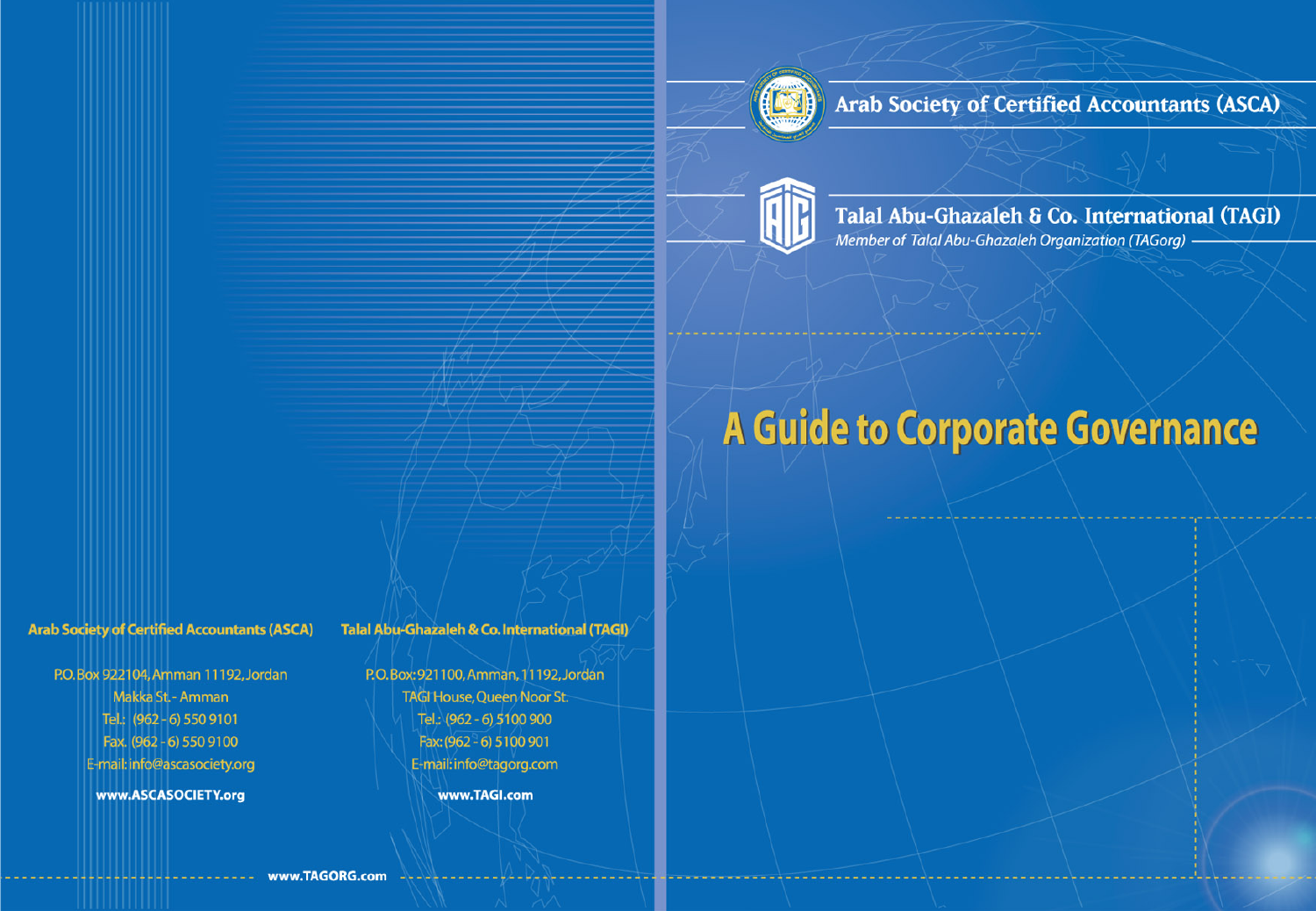*A Guide to Corporate Governance*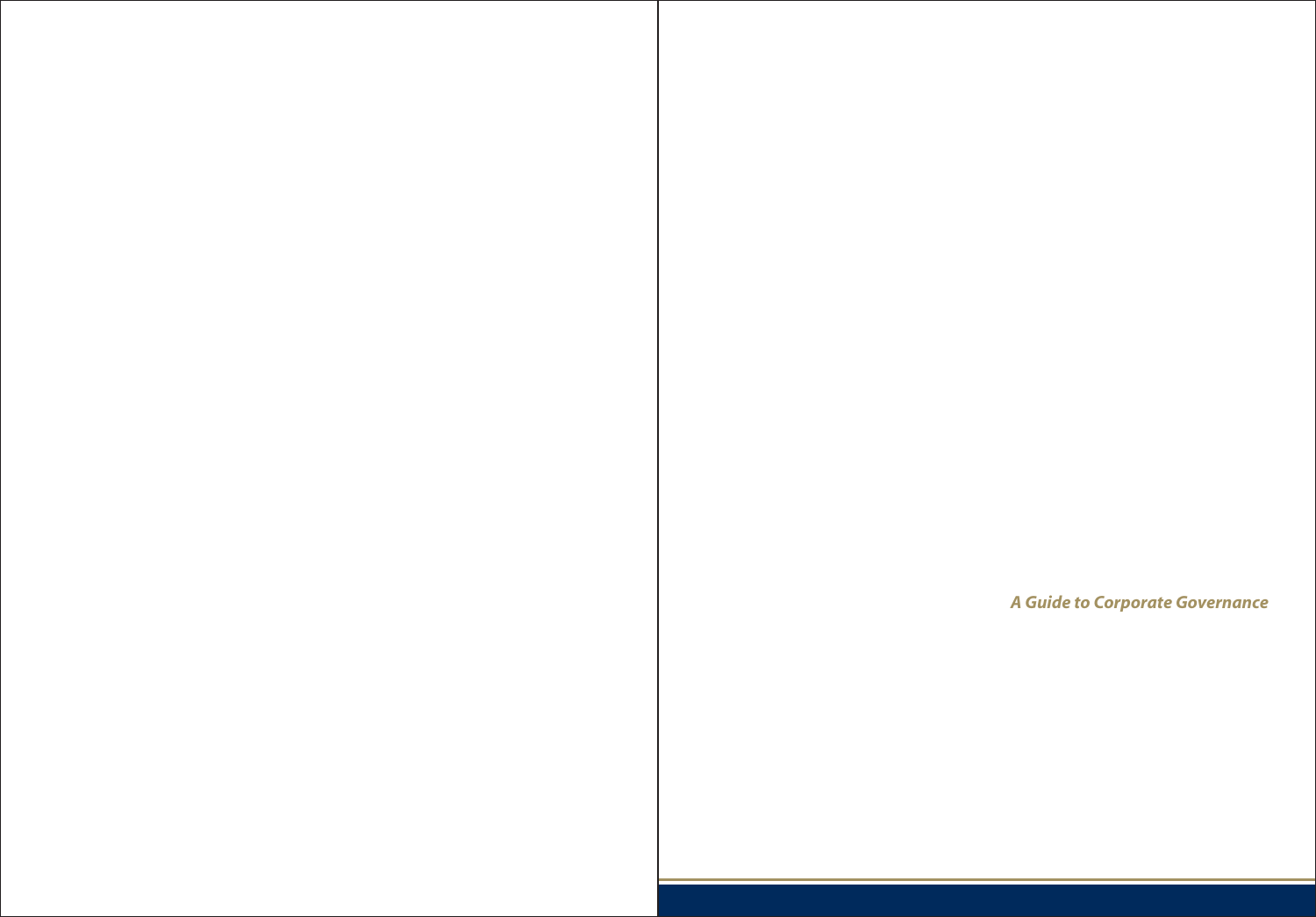|--|--|--|--|--|

| $1 -$              |                                                                              |
|--------------------|------------------------------------------------------------------------------|
| $1 - 1$            | 6<br><b>BOD Roles (Functions)</b>                                            |
| $1 - 2$            | <b>BOD Composition</b>                                                       |
| $1 - 3$            | <b>Appointment of Directors</b>                                              |
| $1 - 4$            | <b>BOD Meetings</b>                                                          |
| $1 - 5$            | <b>Duties/Responsibilities of Directors</b>                                  |
| $1-6$              | <b>Compensation (Remuneration) of Directors</b>                              |
| $1 - 7$            | <b>Directors Qualifications</b>                                              |
| $1 - 8$            | <b>BOD Relation with Management</b>                                          |
| $1-9$              | Directors <sup>,</sup> Evaluation                                            |
| $1 - 10$           | <b>Management Remuneration</b>                                               |
| $2 -$              |                                                                              |
|                    | 19                                                                           |
| $2 - 1$<br>$2 - 2$ | <b>Types of Committees</b><br><b>Roles (Functions) of Board's Committees</b> |
| $2 - 3$            | <b>Audit Committee</b>                                                       |
|                    |                                                                              |
| $3-$               | 25                                                                           |
| $3 - 1$            | <b>Shareholder Rights</b>                                                    |
| $3 - 2$            | <b>Treatment of Shareholders</b>                                             |
| $3 - 3$            | <b>Shareholders Responsibilities</b>                                         |
| $3 - 4$            | <b>Shareholders Participation in Management</b>                              |
| 4-                 | 28                                                                           |
| $4 - 1$            | <b>External auditors roles/functions</b>                                     |
| $4 - 2$            | External auditors <sup>,</sup> independence                                  |
| $4 - 3$            | External auditors <sup>,</sup> responsibility toward the Corporation         |
| 5-                 | 31                                                                           |
| $5 - 1$            | <b>Overview &amp; Objectives of Controls</b>                                 |
| $5 - 2$            | <b>Components of Internal Control System</b>                                 |
| $5 - 3$            | <b>Risk Assessment</b>                                                       |
| $5 - 4$            | <b>Internal Controls over Financial Reporting</b>                            |
|                    |                                                                              |
| 6-                 | $\left(35\right)$                                                            |
| $6 - 1$            | <b>Definition of Internal Auditing</b>                                       |
| $6 - 2$            | <b>Responsibilities of Chief Internal Auditor</b>                            |
| $6 - 3$            | <b>Code of Ethics</b>                                                        |
| $6 - 4$            | <b>Outsourcing of Internal Audit Function</b>                                |
| $7 -$              | 39                                                                           |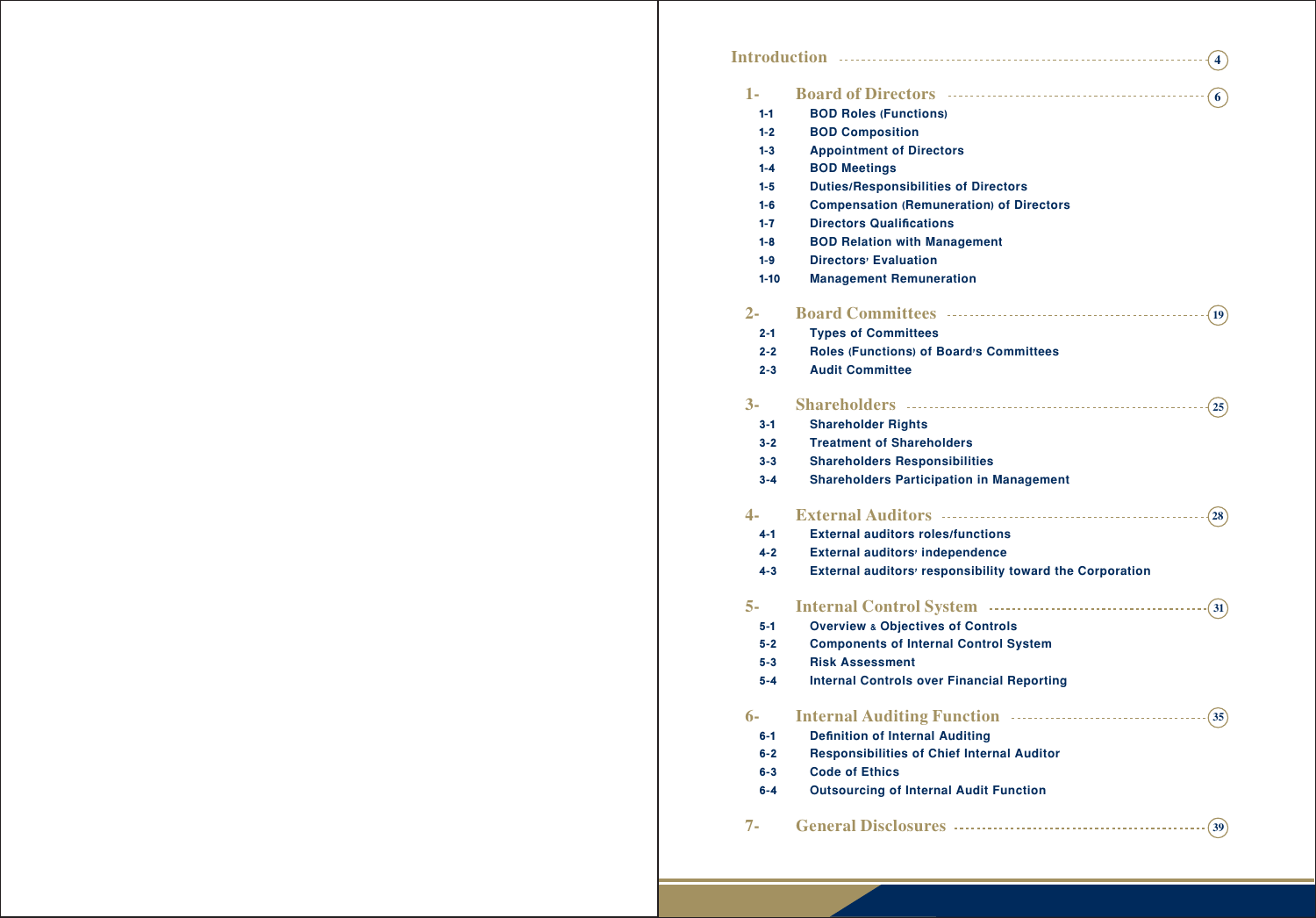#### *Foreword*

How businesses are managed and controlled has become a major contemporary issue following the collapse of many major companies and the unacceptable practices which these revealed. Shareholders, employees, suppliers, customers, auditors all suffered. There was growing concern that similar examples of this happening in the banking and financial institutions sector and also



in the other industrial and trading sectors could have a very damaging effect on the economy. This accelerated the provision of legislation in many parts for the world designed to provide a framework for the provision of corporate governance and the responsibilities of directors to the various stakeholders. It was hoped that this would minimize the likelihood of similar types of events occurring. In addition it was felt that this would also create a market which would result in greater capital investment.

The Arab region has seen the introduction in many member countries of such requirements for banks, other financial institutions, and listed companies. Without question this will extend to other countries and other institutions .Indeed even in the absence of legislation many companies are taking the initiative and putting corporate governance practices into practice of their own accord.

In my own firm, we obviously had to prepare appropriate audit and advisory procedures for these developments .The Arab Society of Certified Accountants (ASCA) was also concerned that its members and their clients should have available a general guide to these developments and I was delighted when they asked my firm Talal Abu-Ghazaleh & Co. International (TAGI) to do this Guide to Corporate Governance for them.

The ''General Guide to Corporate Governance'' is available in both Arabic and English and as part of both ASCA's and TAGI's obligations to the profession is available free of charge.

*I hope you find this guide useful.*

*Talal Abu-Ghazaleh, Chairman of TAGI and President of ASCA*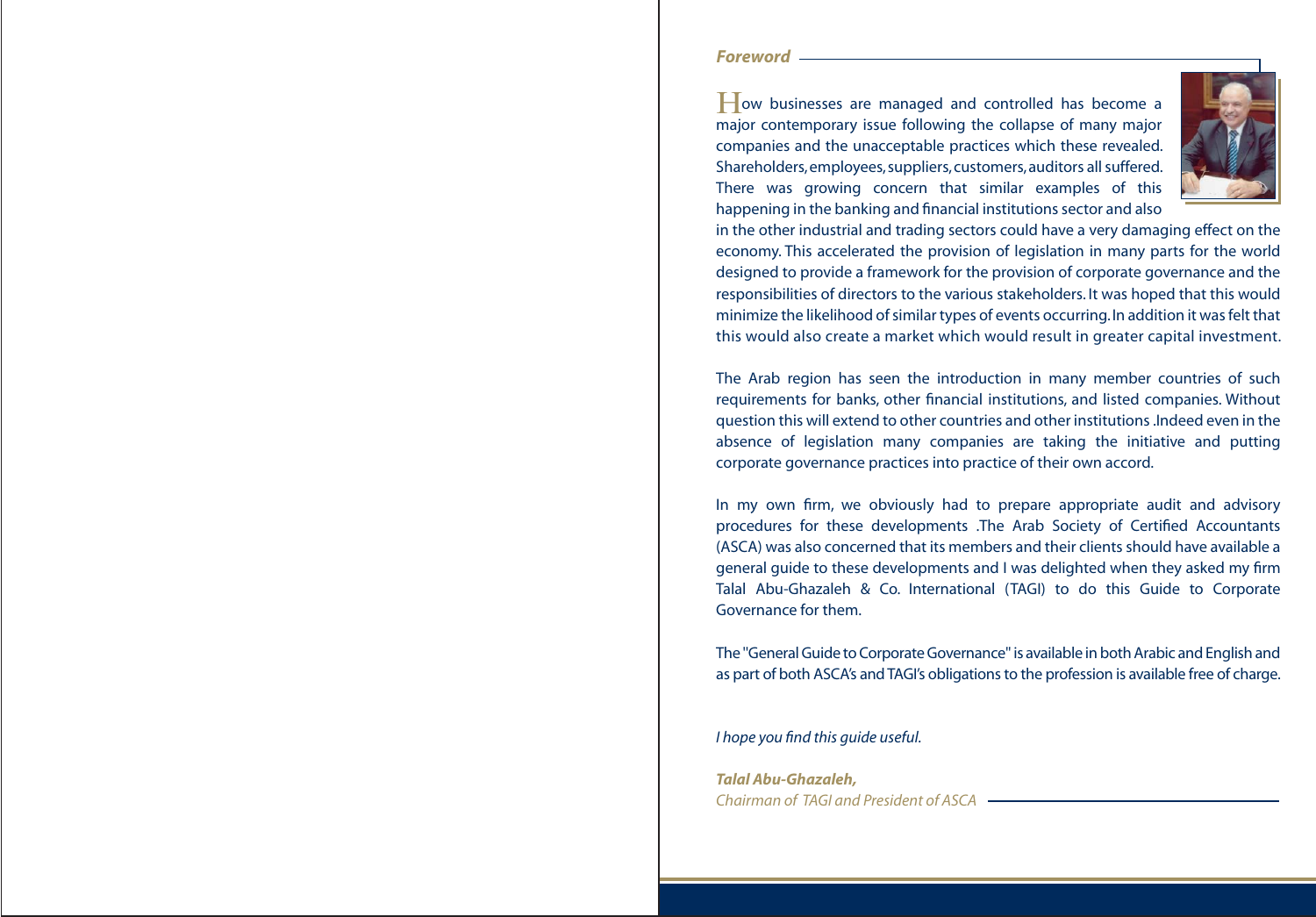## **Introduction**

The collapse of major Companies/Corporations and the revelations as to how they were directed / managed and the public scandals, which followed, have led to the demands that how Companies are managed should be based on a code of good practice. A code which lays down procedures designed to try to ensure that the interests of all stakeholders (directors, managers, employees, suppliers, customers, and the public) are taken into consideration and that the decision making process has sufficient checks and balances to allow this. The concept of corporate governance has evolved to regulate many different aspects of organization structure and processes, especially the relationship of ownership and management. Corporate governance is meant to establish a balance of power between management and control bodies within the entity. Although the corporate governance concept is aimed to Corporations (listed shareholding Companies), the general principles apply to almost any organization.

### **Definition of Corporate Governance:**

Corporate Governance is the system by which business entities are managed and controlled. It is a means to promote transparency and accountability. Thus, the cornerstones of having an effective system of corporate governance are described as follows:

- *Fiduciary Responsibility:* The Board of Directors has fiduciary responsibility towards the shareholders. The Board is supposed to act as a trustee to protect and enhance the shareholders' value and to ensure that the business entity fulfils its obligations and responsibilities to its other stakeholders.
- *Transparency:* The transparency involves disclosing sufficient and appropriate information about the entity's actions and policies without

jeopardizing its strategic interests. In other words, it is the entity's openness in its actions and relations with internal as well as external stakeholders.

- *Accountability:* The Board of Directors shall be accountable to the shareholders and management shall be accountable to the Board of Directors. By having this bidirectional system of accountability effective performance is generated and shareholders value is enhanced accordingly.
- *Control:* No effective corporate governance is expected to exist without an appropriate system of internal controls. Control provides reasonable assurance that the entity's objectives are met in terms of effective and sufficient reporting, compliance of laws and regulations, and safeguarding of the entity's assets and resources.
- *Ethical Atmosphere:* Business entities have responsibility toward the society as well as their stakeholders to maintain ethical standards of behavior. The Board of Directors is responsible for setting the tone at the top. Unethical behavior promotes corruption, which ultimately contradicts the core corporate governance purpose, which is, to protect/enhance the shareholders' as well as other stakeholders' values.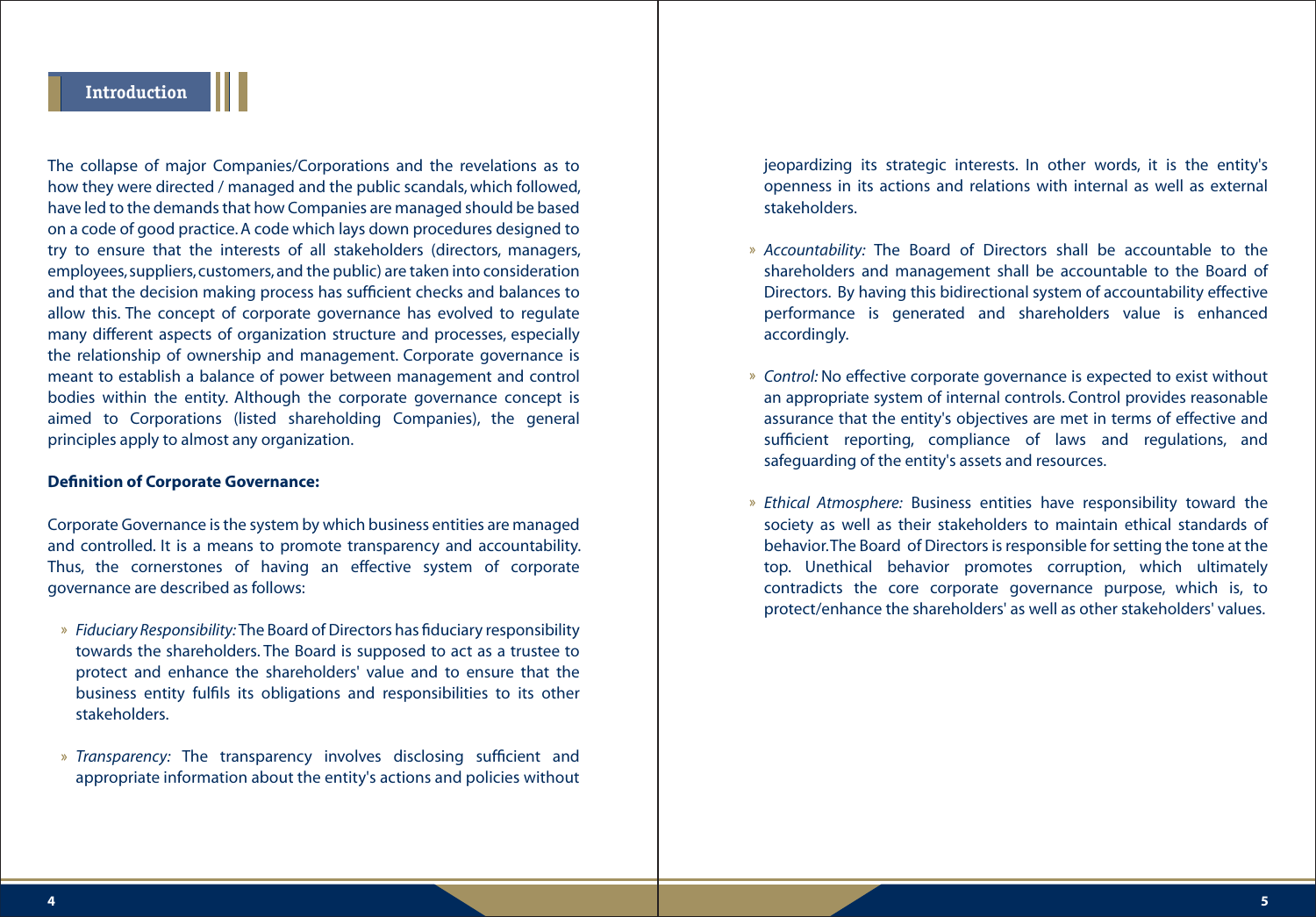# **1 BOARD OF DIRECTORS**

#### **1-1 BOD Roles (Functions)**

Corporations shall be led by an effective Board which exercises leadership, endeavor, integrity and judgment in directing the Corporation in a transparent, accountable and responsible manner. The Board of Directors (BOD), as the heart of corporate operations, holds comprehensive power over the corporate management. The Board, therefore, must perform all its duties not only to protect minority shareholders and other stakeholders but to prevent corporate insolvency. The Board shall perform the following functions of decision-making and management supervision:

- $\mathbf{y}_\parallel$ Setting business goals and strategies, and major corporate actions, as well as monitoring their progress .The Board shall establish and evaluate longer-term objectives so as not to overly emphasize short term performance.
- Approving business plans and budgets. The Board shall review and approve the operating plan and its specific goals at the start of the year. The plan will contain quarterly financial performance that will be reviewed several times per year versus results.
- Supervising management and evaluating management performance. The Board shall make the key management policy decisions in the best interests of the Corporation and its shareholders taking into consideration other interested parties, and shall perform effective supervision of the management.
- Replacing the management and also reviewing the remuneration. The Board is solely  $\mathbf{y}_\mathrm{c}$ authorized to grant waivers regarding the remuneration policy.
- Monitoring major capital expenditures and corporate takeover as well as approving significant business acquisitions and divestitures.
- Mediating the conflicting interests among directors, management and shareholders »
- Ensuring integrity of the accounting and financial reporting systems. The Board shall  $\mathbf{M}$ review, with the assistance of the Audit Committee, the financial, legal and ethical controls of the Corporation and ensure that appropriate compliance processes are in place.
- Supervising risk management, contingencies management and financial control.  $\mathbf{y}_\mathrm{c}$
- $\gg$ Supervising the compliance of statutory and ethics-related regulations. The Board shall approve and ensure the implementation of written codes of best practices for the Corporation.
- Monitoring the effectiveness of governance practices.
- Overseeing the affairs of the Corporation in the best interests of the stockholders, while day-to-day operation of the Corporation is the responsibility of management.
- Mandating, as long as no violation is made on the statutes and laws or the articles of incorporation, a portion of the Board's authority to its respective internal committees or the representative director. The Board shall concentrate on key management decision-makings and mandate relatively less important matters to the representative director or the management; or that the Board shall establish internal committees within itself to which a portion of the authority can be delegated.
- Nominating candidates for election by the General Meeting of Shareholders to membership on the Board.
- Ensuring that financial reports follow the relevant Accounting Standards promulgated by bodies, whose promulgations are applicable in the country where the Corporation operates, and that there is an effective communication of all operational reports to the various supervisory agents and various stakeholders.

#### **1-2 BOD Composition**

The Board shall be composed so as to allow effective decision-making and supervision of the management.

The number of directors shall be such that it allows the Board to have fruitful discussions and to make appropriate, swift and prudent decisions. For large public Corporations, it is highly advised that the number of directors on the Board be appropriate for effectively managing internal committees. Normally, the size of the Board will be increased or decreased to reflect the workload of the Board and the availability of qualified directors.

There is no perfect number of directors appropriate for all the different circumstances of Corporations. The reason lies with the many different factors that may influence the Board's size, e.g., the Corporation's size, the business environment, and special characteristics.

The Board shall consist of a significant majority of independent directors. Independent director means a director who: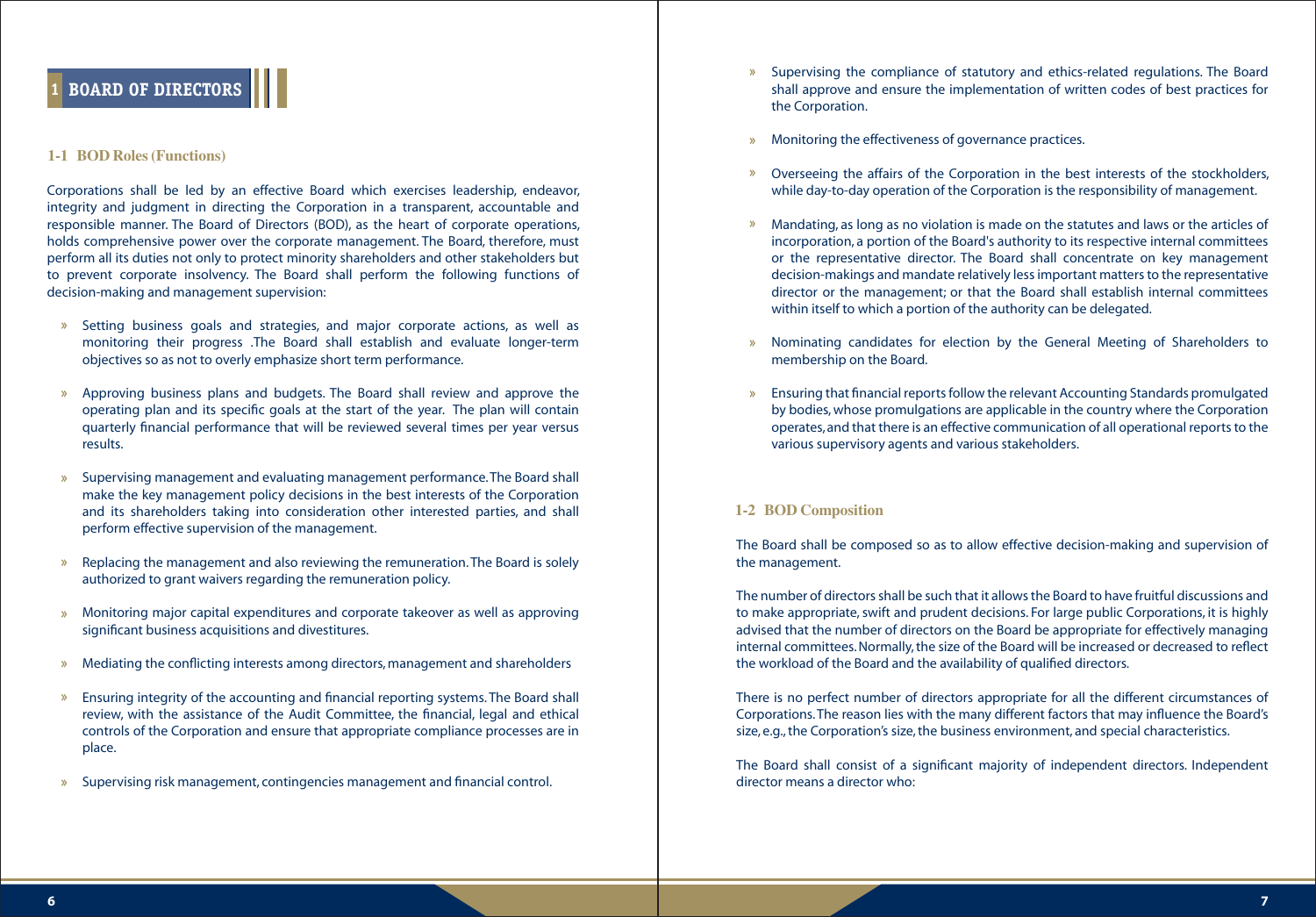- **1-3 Appointment of Directors** Is not a member of management or an employee.  $\mathbf{w}$
- Has no close family or similar relationship with a member of key management.  $\mathbf{y}^{\top}$
- <sup>»</sup> Is not a lawyer, advisor or consultant to the Corporation or its subsidiaries and does not have any personal service contracts with the Corporation or its subsidiaries;
- Does not have any other relationship with the Corporation or its subsidiaries either  $\mathbf{y}_0$ personally or through his employer which, in the opinion of the Board, would adversely affect the director's ability to exercise his or her independent judgment as a director.
- » Is not a current or former employee of the independent auditor.
- Is not an immediate family member of a current or a former employee of the independent auditor.

The Independent directors shall be capable of performing their duties independently from the management, controlling shareholders and the Corporation.

The most important role of independent directors is to enable the Board to perform its management supervisory functions effectively. Such directors hold an independent position from the Corporation, management and controlling shareholders when compared to other non-independent directors, thereby making possible effective management supervision and objective management counseling.

For independent directors to perform their functions properly, it is important that the number of independent directors appointed is adequate for them to exercise actual influence in the Board's decision-making process. Therefore, the proportion of independent directors shall be decided at the level where the Board would be able to maintain actual independence from the management and the controlling shareholders while exercising influential authority over management decisions.

Corporations shall ensure that majority of independent, non executive directors who possess the mix of skills and competencies are appointed to the Board .The non-executive directors do not, normally, have the administrative or management responsibilities in a Corporation, that is, he/she does not participate in the routine operation of the Corporation; nor does he/she participate in the management. Such directors are not necessarily independent. The Board shall strive to achieve balance and mix of skills without compromising quality.

The Board shall make actual contribution to the corporate management by appointing directors, who have been associated with institutions noted for excellence, and who are possessing the following qualities: a vision for and a strategic perception of the corporate management; a sound managerial judgment; an ability for managing and supervising the organization; a knowledge of law and finance; and some experience suitable for the Corporation concerned.

Directors appointed by the controlling shareholders or management are much influenced by them in performing their duties. To maintain independence of directors, there shall be a procedure for appointing directors that broadly reflects the expectations of shareholders. For this purpose, there is a need to thoroughly examine the adoption of a committee system that allows recommendations of director nominees to be seen to be fairly made.

It is advised that a committee be established and managed for fair nomination of directors. The committee shall be organized such that the fairness and independence of the nomination process are ensured. Normally a Nominating/Corporate Governance Committee, consisting entirely of independent directors is established for that purpose.

Board selections shall reflect sensitivity to diversity. Directors who change their primary job responsibilities are required to offer to resign from the Board, but shall not necessarily be required to resign. Such an offer of resignation will be reviewed by the Nominating/Corporate Governance committee, with a recommendation from the Chief Executive Officer.

The Corporation shall disclose, in advance of the general shareholder meetings, adequate information and details of all nominated directors.

The term of office for the director, once appointed through due process, shall be respected so that his functions as managing with responsibility for all shareholders may be performed dutifully. The exceptions are the following: the director is found liable for any illegal act; gross violation is made of statutes or the Article of Incorporation; or the director is deemed quite inept for office.

The positions of Chairman of the Board of Directors and that of Chief Executive Officer are often combined and held by the same person. However, there is a strong and growing view that these positions should be held by different people in order to have a proper balance of power. In the absence of any statutory or regulatory requirement for this separation then it should be explained to all shareholders why the Corporation has chosen not to do so.

In order to ensure continuity of the Board, the appointment of the members of the Board shall be staggered and the practice of rotation of directors be applied.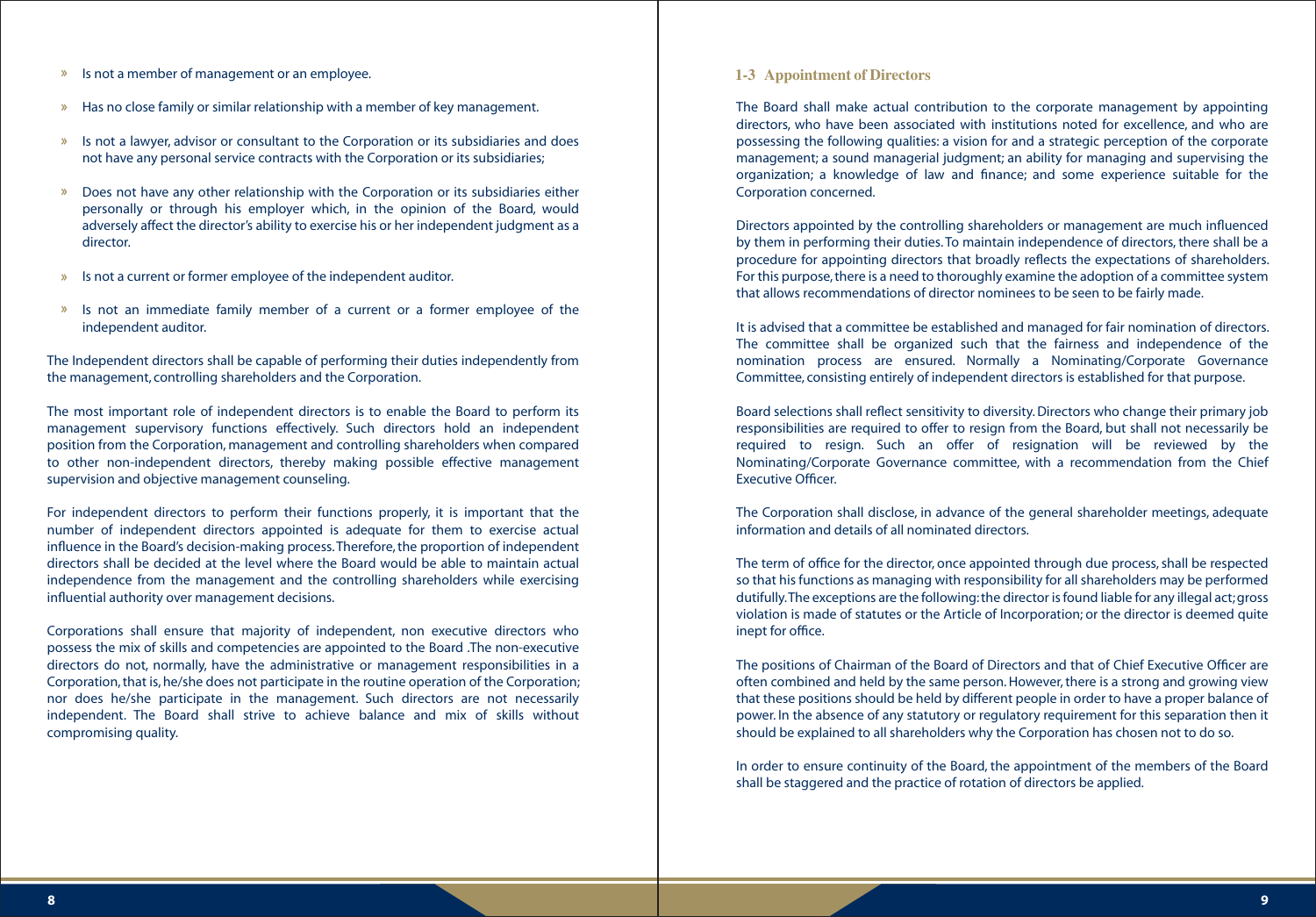### **1-4 BOD Meetings**

The Board shall meet frequently, given the size and complexity of the business, regulatory mandates for director review of various matters, and the changing industry environment. The number of scheduled Board meetings shall vary with circumstances and that special meetings shall be called as necessary. While the Board recognizes that directors discharge their duties in a variety of ways, including personal meetings and telephone contact with management and others regarding the business and affairs of the Corporation, it is the responsibility of individual directors to make themselves available to attend both schedule and special Board and committee meetings on a consistent basis.

There are significant differences in the issues and the actual role that the Board meeting plays in each Corporation; therefore, it is difficult to decide on a uniform standard for the frequency of such meetings. But since the Board itself must vote on important matters concerning corporate management, Board meetings shall be held regularly, and special meetings held whenever necessary.

Long-range strategic issues shall be discussed as a matter of course at regular Board meetings, but that, given the complexity of the Corporation and the level of change in the industry, it is important to hold periodic multi-day meetings devoted solely to discussion of strategic issues. The frequency of such meetings will vary with changes in the business environment and the organization, but it is the current view of the Board that such meetings shall be held approximately every two years, subject to the needs of management or the Board.

The Chairman shall establish the agenda for each Board and Committee meeting, taking into account suggestions of Board members. Board members have the right to suggest the inclusion of particular items on such agendas, and the Chief Executive Officer, from time to time, shall ask directors for their suggestions or opinions on possible agenda items. As with the agenda, the Chief Executive Officer shall determine the form of each presentation to the Board and the person to make such presentation. However, it is important that line and support unit managers make presentations to the Board from time to time, to permit the Board to meet these officers in person.

It is advised that meetings of the Board shall, in principle, be held regularly, at least once every quarter.

To convene a Board meeting, prior notification of its date and time shall be made to each director.

The Board must receive information that would be important to understanding presentations, discussions and issues covered at each meeting, in writing and sufficiently in advance of the meeting to permit appropriate review.

For efficient running of Board meetings, each Corporation is advised to draft a Board Operating Regulation that comprehensively regulates matters related to the steering of Board meetings. The Regulations shall state the rights and authority, composition, and operational procedures for Board meetings, all of which shall be observed.

The Board shall approve minutes of the meeting each time. The minutes shall state important discussion topics and resolutions as detailed and clearly as possible. The minutes of the Board meetings shall be maintained and stored, serving later as important pieces of evidence, should the occasion demand. For example, when problems concerning directors' accountability arise.

#### **1-5 Duties/Responsibilities of Directors**

Directors shall perform their duties fairly, with prudence and faithfulness, in the best interests of the Corporation and its stakeholders. Directors shall not exercise their authority for their own benefit or that of a third party, and shall place the interests of the Corporation and shareholders before themselves.

Additionally, the directors shall be sensitive to the needs of stakeholders such as employees, customers, creditors, suppliers and the community in evaluating the affairs of the Corporation.

In order to bring effectiveness in the governance of Corporations as business enterprises, the directors shall devote their times and resourcefulness to their Corporations by meeting as regularly as dictated by the needs of each Corporation.

Directors shall continuously review and determine the purpose and strategic plans and shape the values of their Corporations, devise appropriate strategies to achieve these in order to ensure that the Corporations succeed and strive.

Directors shall review various materials with care and shall attend all Board and committees' meetings on which they serve, and if needed, receive the advice of specialists before attending. Directors are expected to undertake any additional tasks assigned to them by the Board, as recommended by the Nominating and Governance Committee. They are expected to review all materials distributed to them in advance of the meetings, to periodically review materials posted on the Board website between meetings to keep them informed about the Company's business and performance, and to spend the time necessary to prepare for meetings. Directors must be contactable by the Chairman and the Secretary at short notice and be available for special meetings of the Board when necessary.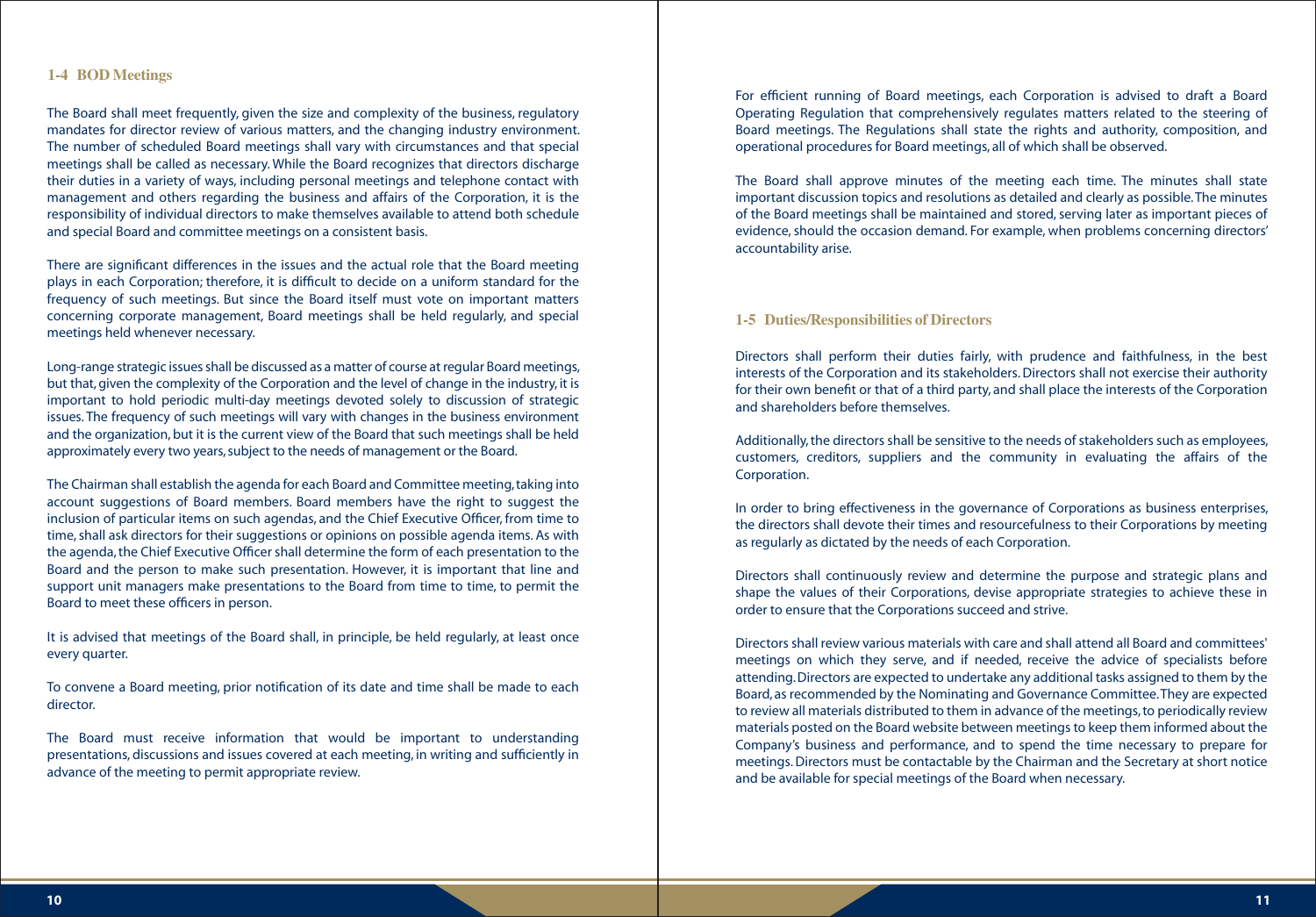The Chief Executive Officer's senior team will be present and participate as required in all Board meetings. The Chief Executive Officer shall have discretion to invite members of management to the meetings of the Board but the Board has the right to insist that specific members of management must attend if it feels this is necessary

A newly elected director shall meet with the Chief Executive Officer, the Chairman, the Chief Financial Officer, and the Nominating/Corporate Governance Committee and selected senior managers to obtain information about the Corporation and to review carefully all relevant public information about the Corporation.

An independent director shall be given easy access to information necessary for reviewing opinions on the management's objectives or the Corporation's strategic decisions. For this purpose, the independent director shall be able to request information from anyone in the Corporation. If the CEO feels this is not appropriate to disclose it should then go to the independent directors to vote.

Independent directors shall allot sufficient time towards performing their duties, and shall review all related information before attending a Board meeting.

Independent directors shall listen to shareholders and shall make every effort to acquire information from various sources within and outside the Corporation, including shareholders, to minimize the risk of management failure.

Independent directors shall, in performing their duties, collect and review sufficient information on the agenda up for decision-making and shall make every effort to make the best decision in the interests of the Corporation.

The independent director shall, if necessary, be able to seek, through due process, the support or advice of executives, employees or outside professionals like external auditors, legal advisors and others. Any such expense incurred within reasonable limits shall be borne by the Corporation.

The independent director system is normally adopted to raise transparency in corporate management. Therefore, a system of cooperation must first be established among independent directors.

To raise the independent director's management supervision and supporting functions, a regular meeting, participated by independent directors only, is recommended. Independent directors and the management shall put every effort to make opportunities for regular discussions on managerial issues.

#### **1-6 Compensation (Remuneration) of Directors**

The Compensation and Organization Committee considers various factors in determining the form and amount of director compensation to recommend to the Board, including, for example, alignment of incentives with the interests of a majority of members of the Board, consideration of the work load, time commitment and responsibilities involved in Board and Committee meeting participation, and comparison with the compensation practices of comparable Companies.

To the extent permitted by law, the Compensation and Organization Committee establishes amends modifies and administers compensation and benefit plans for Corporation. It also sets general parameters of compensation levels and benefits for all employees and recommends compensation and benefits for officers on the Chief Executive Officer's senior management team to the Board, which approves it. Shareholders must have an opportunity to vote on all equity compensation plans.

The level of director compensation shall generally be competitive with that paid to directors similar sized and situated local Corporations. The Compensation and Organization Committee is responsible for making recommendations to the full Board with respect to director compensation. The full Board approves director compensation and benefits programs.

The activities of an independent director shall be evaluated and disclosed fairly, with the remuneration being commensurate to the evaluation results.

### **1-7 Directors' Qualifications**

The individual qualifications sought in potential director nominees identified by the Nomination and Governance Committee for consideration by the Board shall be set forth in the Charter of that Committee. The following are the traits/qualifications to be considered in the Board members:

#### **Independence:**

At least a majority of the Board shall consist of independent directors who the Board has determined do not have any material relationships, directly or indirectly, with the Corporation and meet the local jurisdictions of Stock Exchange and Governmental Authorities.

The materiality of the relationships and the director's own ability to exercise independent judgment shall be evaluated, and external criteria for independence, such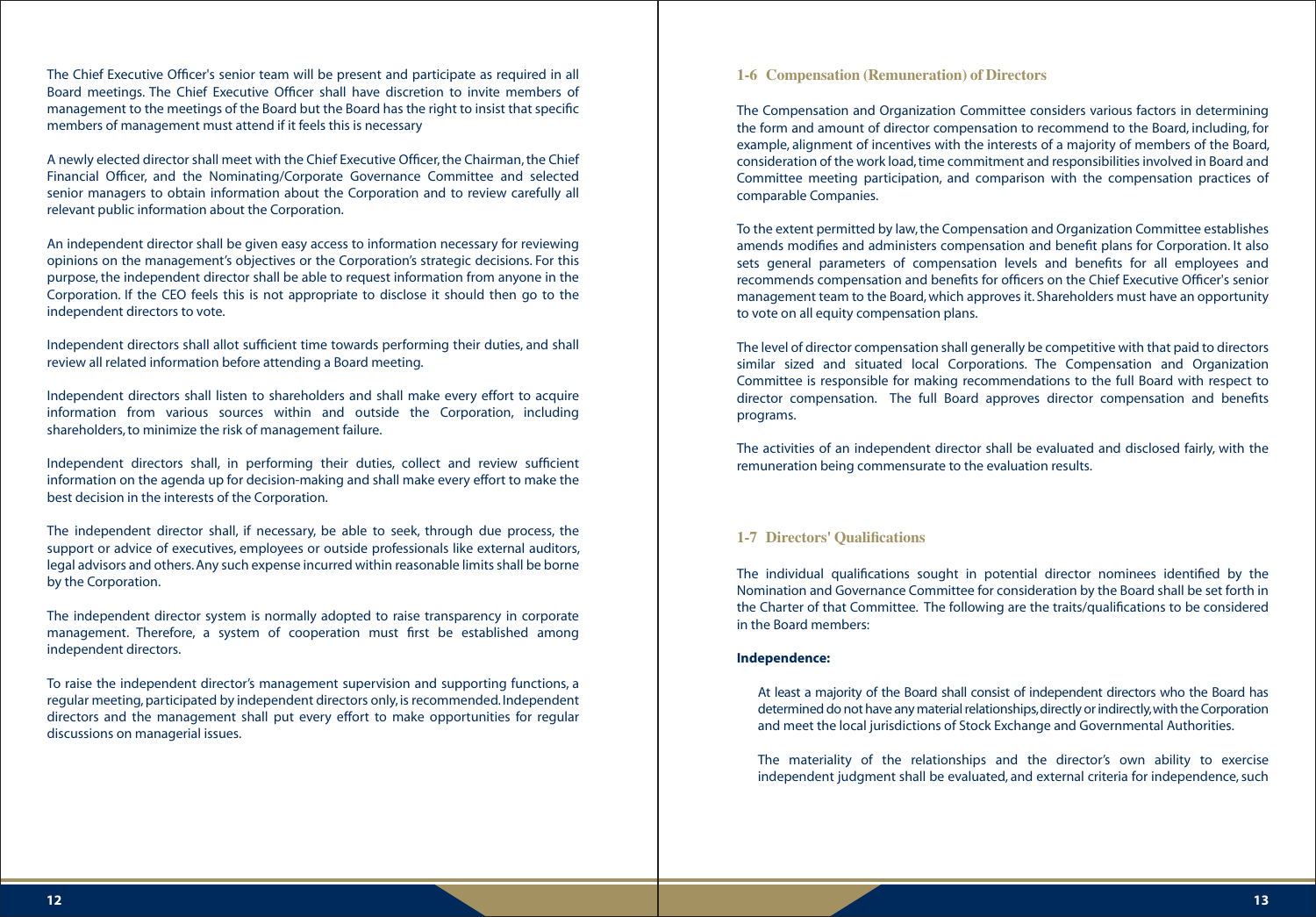as those promulgated by the USA Securities and Exchange Commission, shall be considered.

To help maintain the independence of the Board, all directors are expected to deal at arm's length basis with the Corporation and its subsidiaries and to disclose circumstances material to the director which might be perceived as a conflict of interest. The Corporation shall disclose publicly compliance with the requirement that a majority of its Board is comprised of independent directors.

Each director is expected to be familiar with and follow the Corporation's Code of Ethics and Conflicts of Interest Policy. If an actual or potential conflict of interest develops, or a situation arises which might give the appearance of such a conflict, the director shall immediately report the matter to the Secretary and to the Chair of the Nominating and Governance Committee. If a director has a personal, business or professional interest in a matter before the Board, the director shall disclose the interest to the Board, excuse himself or herself from discussions on the matter and not vote on the matter.

On appointment and on continuous basis all directors shall, in good faith disclose to the Board for recording any business or other interest that is likely to create a potential conflict of interest.

#### **Due Care:**

The long-term success of the corporate governance is dependent upon the maintenance of an ethical business environment that focuses on adherence to both the letter and the spirit of regulatory and legal mandates.

The directors of the Corporation must exercise the highest degree of care and diligence in the discharge of their duties and shall be held jointly and severally liable for all acts and omissions.

The director shall make active business judgments concerning operations of the Corporation, and he/she shall not have any interests on matters needing business judgment. He/She shall, in the process of making a business judgment, make decisions only after collecting and reviewing, sufficiently and carefully, a significant amount of reasonably reliable data and information. Also, the director shall rationally believe that such business judgment is of benefit to the Corporation.

If the director, in the process of making a managerial decision, has collected and sufficiently reviewed with care a significant amount of reliable material and information, and has then performed his/her duties, according to his/her faithful and reasonable judgment, using means deemed to be in the best interests of the Corporation, then such decision shall be respected.

In order to ensure that directors can dedicate an appropriate amount of time toward their responsibilities as directors, directors should only serve on limited number of additional Boards.

The Board of Directors shall constantly monitor and satisfy themselves that the Corporation is constantly meeting their social responsibilities.

The Board shall adopt a code of business conduct and ethics as well as procedures for monitoring compliance with the code and granting waivers form the code.

Retired officers of the Corporation shall not, normally, serve on its Board. However, upon immediate retirement from the Corporation, the Board may defer any management resignation from the Board for a period of time as it deems appropriate.

Corporations shall make every effort to maintain and improve labor conditions by faithfully observing labor-related statutes.

Corporations shall not be negligent in their social responsibilities, such as consumer protection and environmental protection.

The Corporation holds diverse relations with stakeholders, those being employees, creditors, suppliers, consumers and community. Also, the roles played by the stakeholders are very important to the continuance of the Corporation. Therefore, the Corporation shall realize that mutual cooperation with stakeholders is, in the long term, to its own benefit, and shall respect and protect rights of stakeholder, as determined by statutes and contracts.

#### **Accountability:**

The director shall observe the law and the articles of incorporation in performing his/her duties, and shall not be negligent in his/her duties. If a director does not perform his/her duties properly, he/she may not be reappointed or may even be dismissed.

Managing a Corporation is very complicated, requiring technical knowledge. Therefore, it is almost impossible, and inappropriate, to hold one accountable for damages by determining any existence of negligence based on examination of ex post results. Directors may perform their duty with conviction only if actions made within their capacity, based on reasonable judgment, are respected.

The Corporation, to ensure effectiveness of holding directors accountable and to attract competent persons as directors, may purchase, at its own expense, coverage for the directors with liability insurance.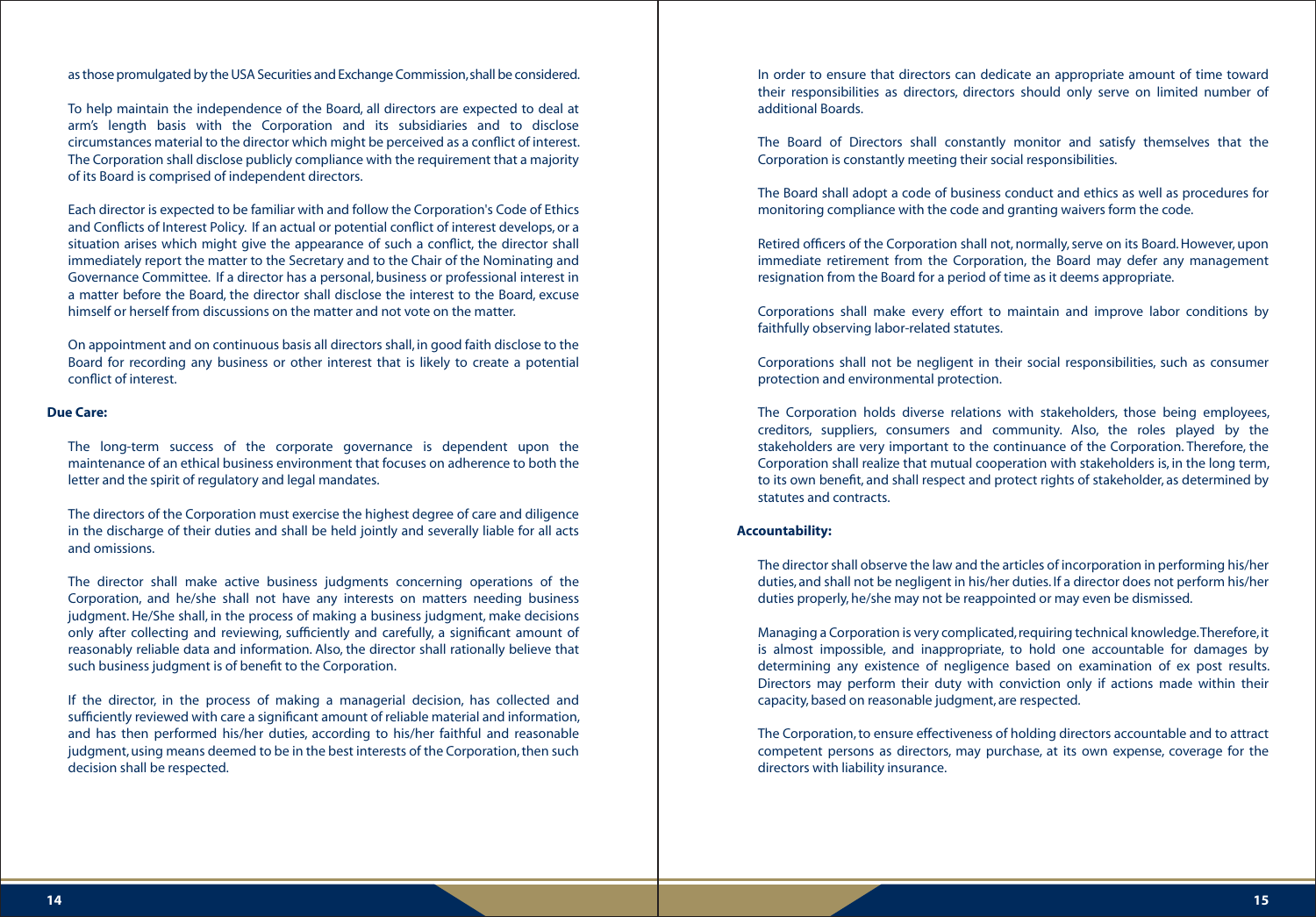When a director has violated the law or the articles of incorporation, or has neglected his duties, he may be liable for damages to the Corporation. If there was malicious intent or gross negligence on the part of the director, he may also be liable for damages to a third party.

#### **Confidentiality:**

A director must keep secret any confidential matter of the Corporation that he/she has acquired in the process of performing his/her duties. He/She shall not openly discuss the confidential matters, and he/she shall ensure that a third party does not reveal such information. Also, the director shall not use corporate secrets for his/her own gain or that of a third party. The use of corporate secrets by a director, even it bears no financial harm to the Corporation, may erode confidence in the Corporation or may incur losses on the part of shareholders and creditors; therefore, it shall be prohibited.

#### **Continuance Education and Training:**

Each Director is encouraged to participate in relevant training programs, which may include training in topics related to corporate governance or in topics that are otherwise relevant to the Corporation's business.

The Board shall put in place an effective induction program for new directors and, that training and development programs shall be continuously mounted in order to provide the directors with newer and emerging skills in good corporate governance.

The Board shall develop an orientation program for new directors and provide continuing education for all directors.

#### **1-8 BOD Relation with Management**

In order to ensure that the Board is adding value, the Board shall monitor its collective performance, the performance of individual directors and the performance of the management.

The Board and its Committees have full and free access to officers and employees of the Corporation, and are free to retain independent legal, financial or other advisors, as they deem necessary. For purposes of preparing the agenda for Board and Committee meetings, the Chairman and Committee Chairs regularly solicit suggestions from the Directors for

presentations by executive officers and other senior managers at Board and Committee meetings. Any additional meetings or contacts that a director wishes to initiate may be arranged through the Chairman, the Secretary, or any Committee Chair.

Board members provide advice to management on matters relating to the Corporation's business at Board meetings and in other less formal settings, such as telephone calls and small meetings.

The culture and environment within which the Board and the management operate shall provide an enabling and effective atmosphere within which good governance and efficient management can thrive.

The Board shall develop a process for assessing the integrity of the Chief Executive Officer and other executive officers and determining whether these officers are creating a culture of integrity throughout the company.

The Board shall appoint the Chief Executive Officer and participate in the appointment of all senior management and ensure that there are adequate development programs for the management and other employees, and putting in place management succession planning for senior management.

Business activities of the management shall be evaluated fairly, and the evaluation results shall be reflected appropriately in the remuneration. Remuneration for the management shall be decided by the Compensation and Organization Committee of the Board.

#### **1-9 Directors' Evaluation:**

Activities of the Board shall be evaluated fairly in terms of effectiveness and corporate governance, the results of which shall be disclosed. Therefore, activities and the evaluation results of the Board shall, through disclosure, assist in the decision-making by shareholders. Such disclosures presented in the annual report are also advisable.

It is recommended that the evaluation process to be led by the Chairman of the Nominating and Governance Committee who solicits information from all directors.

The Nominating and Governance Committee shall conduct an annual self-evaluation by the directors of the Board's performance, and the full Board shall discuss the results and consider ways to improve Board practices. The Committee shall review the Corporate Governance Guidelines on the basis of that evaluation and discussion, as well as developments in law, listing standards, and governance best practices, and recommend any appropriate changes to the Board for its consideration.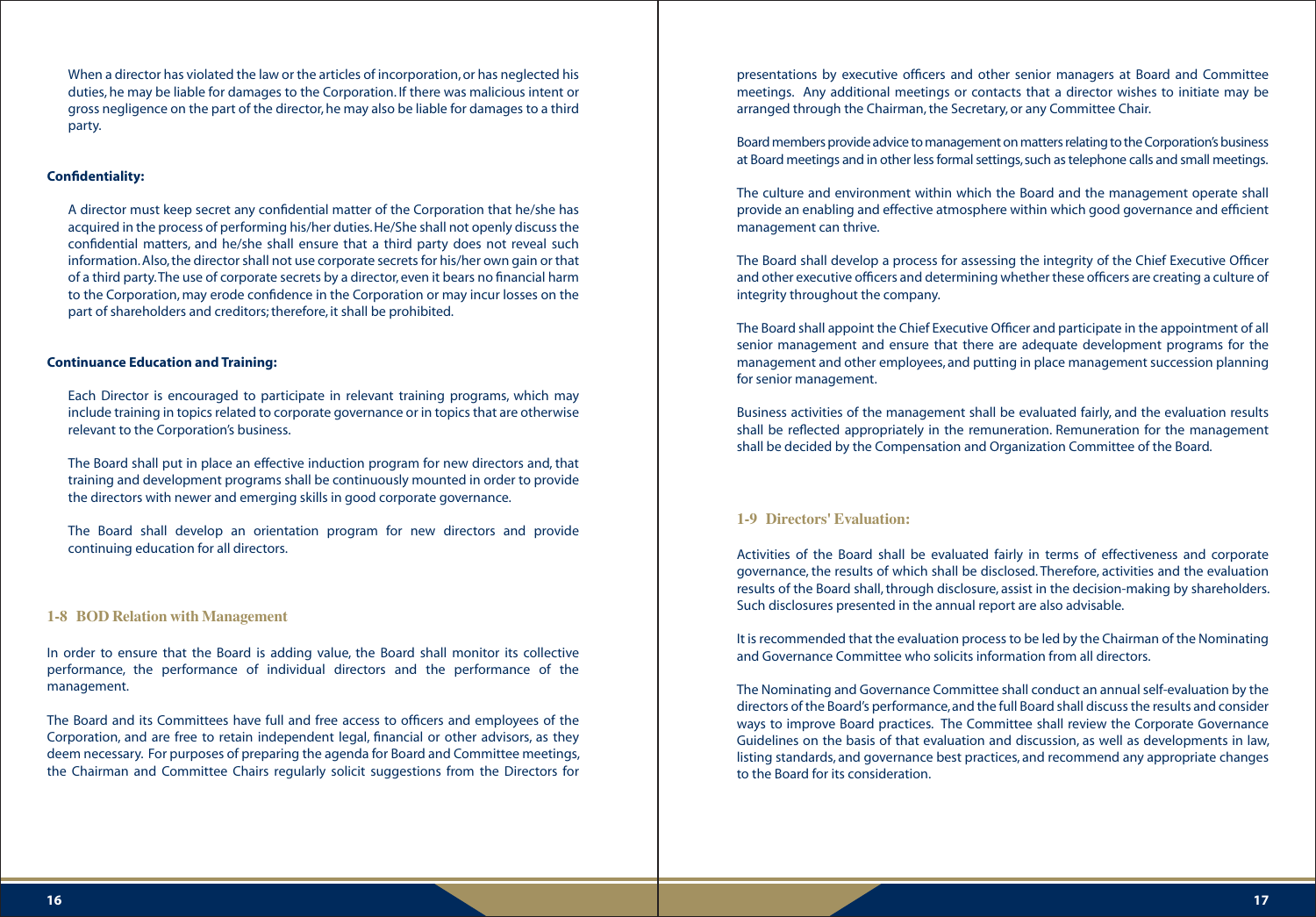Evaluations of independent directors shall be based on their contributions, and such results **Example 1999 and Solutions** of independent and reappointment of independent **the set of the solution of the solution of the solu** directors.

The Chief Executive Officer performance shall be evaluated annually. The evaluation of the Chief Executive Officer shall be a comprehensive process, based on both qualitative and quantitative factors, including actual performance of the business, accomplishment of long-term business and financial goals, positioning of the Corporation for the future, development of management, stewardship of the enterprise and effective Board communication and interaction.

#### **1-10 Management Remuneration:**

The ultimate goal of evaluating the management's activities lies in enhancing the Corporation's business results by increasing their rate of contribution to the Corporation. Therefore, the management's activates shall be evaluated under objective standards, including business results, achievement of business strategy goals, and others. The evaluation results shall be used as the basis for determining remuneration and reappointment for management.

Remuneration for the management shall be decided by the Board. If an internal committee exists within the Board, it would be best for that committee to propose the remuneration for the management and to gain the Board's approval.

When management's remuneration involves granting stock/share options, the calculation criteria for stock options shall always be disclosed in detail prior to any decision regarding it; such criteria shall in general be justified to accurately reflect results achieved through the management's efforts.

#### **2-1 Types of committees**

It is unreasonable for the full Board to convene on all occasions for handling corporate matters. Particularly with the sharp increase in the number of independent directors, it has become more difficult to convene a Board meeting frequently. Also, considering the size of the Board or the short length of meetings, it is not easy to achieve sufficient discussion or to arrive at a satisfactory resolution during meetings. Therefore, the Board may, if necessary, establish internal committees that perform specific functions and roles. The directors having expertise or those interested shall be placed on those committees; the committees shall then focus on studying the important issues that occur periodically or that need closer review. Through operating of internal committees, the Board shall be able to raise professionalism and efficiency as well as effectiveness and expertness in their performance of duties through division of labor, thereby creating an overall effective control over the management.

The Board of Directors will often delegate a number of its functions to committees which will have the right to act or to recommend to the Board on what is required. When the Board mandates matters within its jurisdiction to the internal committee, the committee's resolutions shall hold the same effect as the Board's resolutions, allowing their actual functions to be performed. Also, the committee's resolutions shall be reported to the Board so that all its members are aware of the committee's activities.

All of the committees may meet in executive session, as circumstances warrant. At the committee's discretion, the Chief Executive Officer or other members of management may be requested to meet with the committee during these executive sessions.

A report of each committee meeting shall be presented to the full Board at the Board meeting subsequent to each committee meeting.

The Chairman of the Board or the Chairman of the Board in consultation with the Chief Executive Officer will recommend a yearly committee meeting schedule for all standing committees and agendas for each meeting. The schedule and meeting content are expected to assure that the committees meet regularly and as needed to accomplish their responsibilities.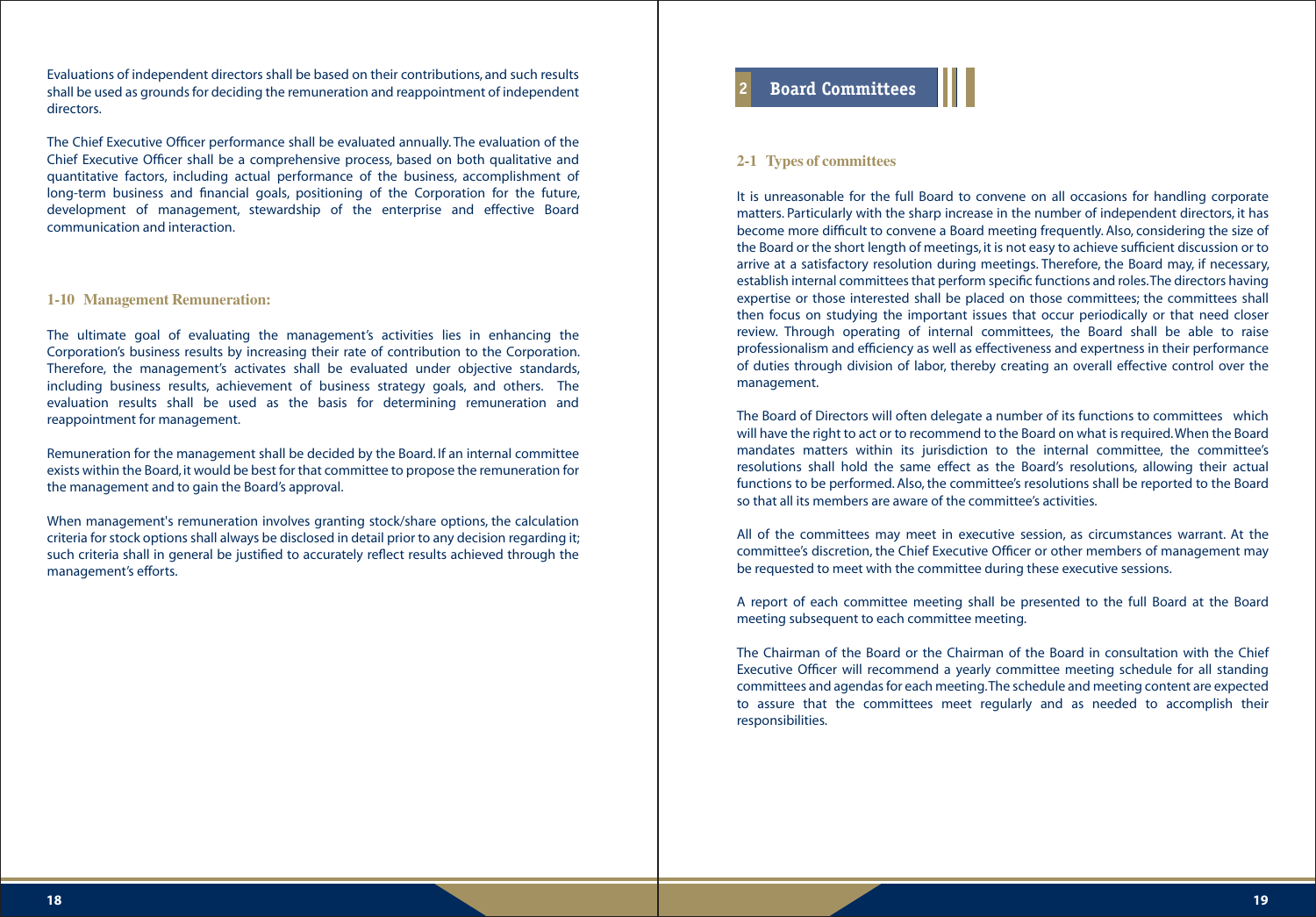#### **2-2 Roles (Functions) of Board's Committees**

Committees shall be created and disbanded depending on the particular needs of the Board, issues facing the Corporation, and regulatory/legal requirements. Normally the standing committees of the Board are:

#### **Finance Committee**

The Finance Committee, among other things, shall be comprised of independent directors and shall be responsible for approving and monitoring return on invested capital, monitoring the Corporation's liquidity, evaluating dividends policy, assessing long-term as well as short-term debt status, and monitoring interest rates and currency exposure.

#### **Compensation and Organization Committee**

The Compensation and Organization Committee shall be comprised of independent directors and shall be responsible for developing a scheme of compensation for directors and management. The Committee may hire consultants to aid in setting the compensation scheme.

#### **Nominating/Corporate Governance Committee**

The Board shall be comprised of independent directors and shall expect the Nominating/Corporate Governance Committee to consider the views of the Chief Executive Officer in making appointments. However, it is the Nominating/Corporate Governance Committee responsibility to make director recommendations to the full Board for submission to the shareholders at the annual meeting.

Periodically the Nominating/Corporate Governance Committee shall review the retirement policy to help assure that it remains appropriate in light of the Corporation's needs. The Nominating/Corporate Governance Committee shall regularly review incumbent directors and the strengths and weaknesses of the Board as a whole.

The Chief Executive Officer shall be responsible for making recommendations to the Nominating/Corporate Governance regarding the committee structure, but directors shall be free to make suggestions of committees at any time and are encouraged to do so. The Board also shall expect that the committee structure would be one of the matters considered by the Nominating/Corporate Governance from time to time as part of its review of overall Board effectiveness.

#### **2-3 Audit Committee**

An audit committee is expected, through checks and balances, to bring positive results in supervising and supporting the management of Corporations whose business activities have become complex, and the financial institutions whose stakeholders are diverse. This is so that they may ultimately maximize the Corporation's value. Therefore, Corporations, government-invested institutions, financial institutions and other Corporations whose goals reflect strong public interest shall establish audit committees within the Board.

- Matters concerning the authority, qualifications, rights, duties, responsibilities and operations of the audit committee or auditors shall be stated in the Corporation's bylaws.
- Audit committees, to maintain objectivity and independence, shall be composed substantially of independent, financially literate directors, charged with a number of specific responsibilities and authorities.
- » Replace any audit committee members that are not "independent", as defined in the audit committee rule.
- » Replace any audit committee members who are not financially literate unless they agree to become financially literate within a reasonable period of time.
- Adopt an audit committee charter that meets the requirements set out in the audit committee rule.
- Adopt a policy for the pre-approval of all non-audit services to be provided by the external auditor unless the audit committee will specifically pre-approve every engagement to be carried out by the auditor.
- Develop whistleblower procedures for the (a) receipt, retention and treatment of  $\infty$ complaints about accounting, internal control or auditing matters; and (b) confidential, anonymous submission by employees of concerns regarding questionable accounting or auditing matters.
- Develop procedures for the review of corporate disclosure that is derived or extracted from the financial statements, and periodically assess those procedures.
- Adopt a policy regarding the hiring of current and former partners and employees of the current and former external auditors.
- Audit Committee members shall assume their responsibilities faithfully by maintaining independence from the management and controlling shareholders.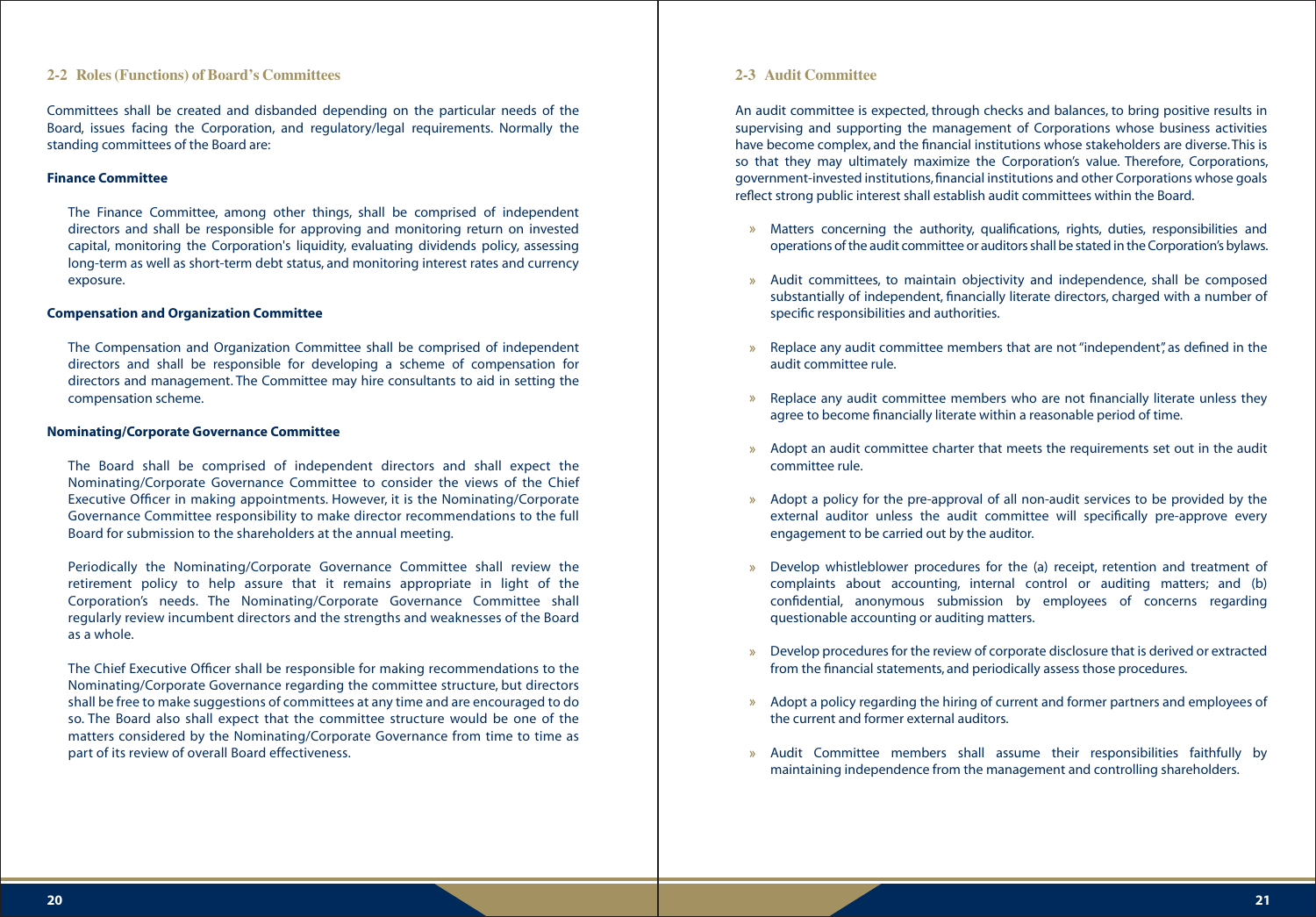» Audit Committee members may receive only director fees as compensation. Board members associated with major shareholders may not chair or be a member of the Audit Committee.

Auditing requires expertise. While holding a professional audit license is not a requirement for membership of the audit committee, at least one member shall be a person with a professional knowledge of auditing with an understanding of accounting standards, financial reporting, and the internal control systems.

Designing and running the internal control system is the responsibility of the management, but evaluating its appropriateness and seeking points for improvement is the duty of the audit committee and the external auditors. The audit committee or auditors shall check the existence and efficiency of a management system for protecting corporate assets, and also shall evaluate whether auditors shall, on the basis of these evaluations, seek means of maintaining the appropriateness of internal control systems.

Audit committees and auditors shall at least perform the following functions:

- Audit the appropriateness of the manager's execution of operations
- Review the soundness and reasonableness of financial activities and the accuracy of the Corporation's financial reports
- Review the adequacy of major accounting standards and changes in accounting  $\mathbf{y}$ estimates as well as appropriateness of the accounting changes
- Evaluate internal control systems  $\lambda$
- Approve the appointment or dismissal of persons heading internal auditing divisions (for only audit committees)
- Evaluate the auditing activities of external auditors
- Recommend nominees for external auditors (for only audit committees)
- Check measures on those matters corrected as a result of auditing

The audit committee shall decide regularly the question of re-appointing external auditors by evaluating whether they have invested sufficient time and effort in performing auditing operations, and also by evaluating the independence of external auditors. Also, when the external auditors give advice on a management besides that of performing accounting audit, measures shall be taken so that the independence of external auditors is not affected. To maintain objectivity and independence, local laws and regulations may mandate rotation of external auditors and lead auditor, who are performing audit and other assurance services to the Corporation, every certain period of time. The Audit Committee shall verify compliance with such laws and assess the independence and objectivity of the external auditors.

As the audit committee cannot supervise all operations on its own, it shall receive much support from employees performing internal auditing operations. Therefore, the independence of these employees is a prerequisite to assuring efficiency of auditing operations. If an audit committee exists, it shall be mandated, at the very least, with the authority to approve or dismiss persons heading internal auditing divisions, thereby ensuring their independence.

In the case of material conflict of opinion between the management and external auditors, audit committee shall propose a solution and check thereafter its performance. Furthermore, internal auditors shall check whether major corrective measures indicated by external auditors have been reflected in the execution of operations.

The audit committee shall hold meetings at least once each quarter, and if need arises, may allow the attendance of the management, financial officers, chair of an internal audit division or external auditors. If the agenda of the audit committee meeting includes the performance evaluation of the management, then the management shall not be allowed to attend. Also, members of the audit committee shall try to collect information and exchange opinions through individual contact, separate from official meetings, with the management, employees of internal auditing divisions, and external auditors.

To ensure the effectiveness of quarterly reporting, the audit committee shall review the quarterly reporting process.

The audit committee shall draft minutes of proceedings each time a meeting is convened, and the minutes shall state in detail and clearly the major discussion topics and resolutions and shareholders, under the law, shall be allowed to read them. The audit committee and auditors shall compose audit records that give detailed results of audits.

Members of the audit committee and auditors shall be allowed full access to information necessary for audits, and if need arises, may receive the advice of external experts. Full access to necessary information is a prerequisite for audit committees and auditors to perform their duties faithfully.

Other than cooperation from officers and employees or external auditors, audit committees and auditors may need the advice of external experts, such as accountants and lawyers, to perform their duties. Therefore, the Audit Committee Charter shall provide the basis for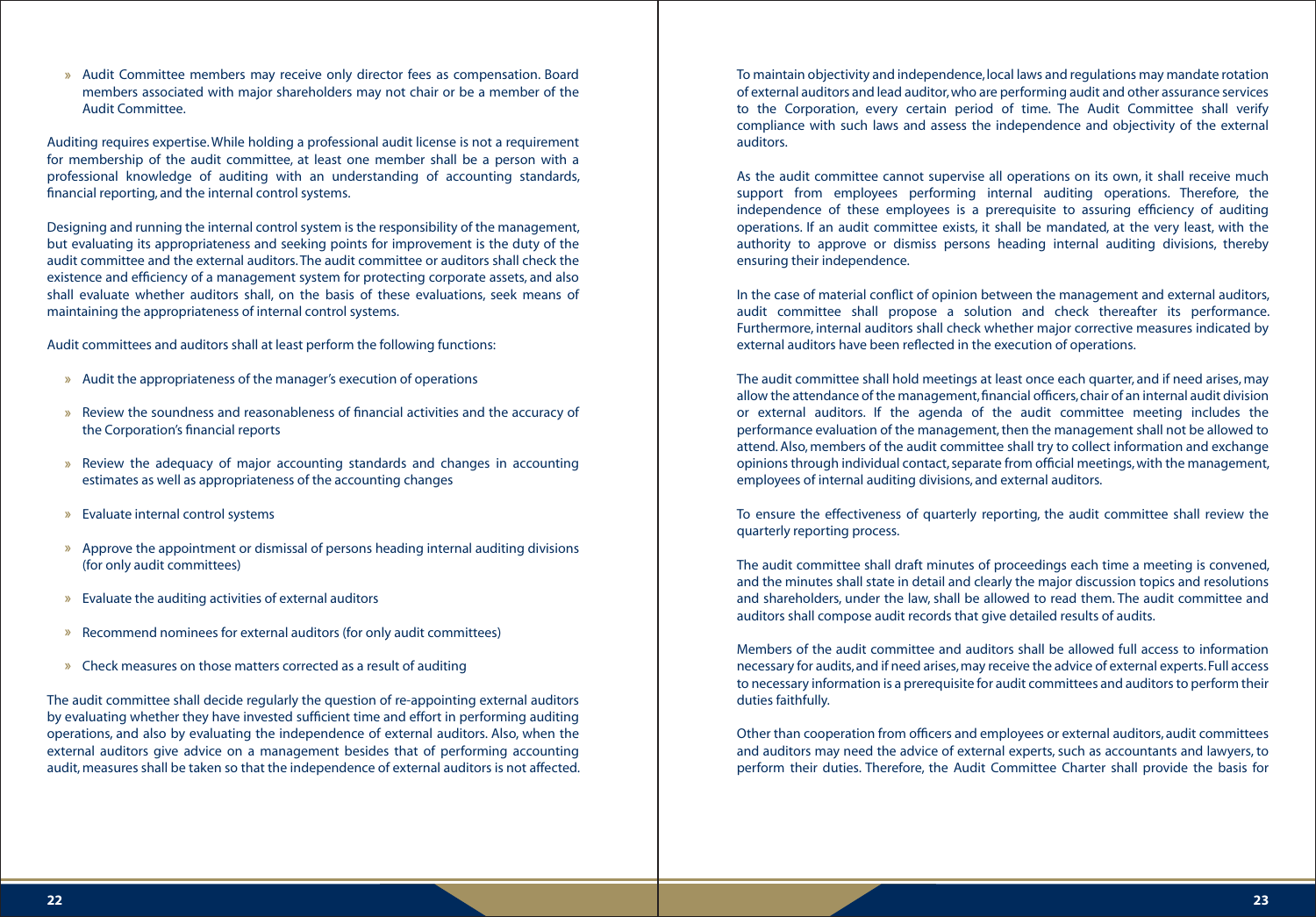enabling the audit committee or auditor to receive advice from external experts. In **1998 and 1998 and 1999 and 1999**<br>particular, when the audit committee utilizes external experts, it shall be made mandatory **1999 and 199** for the chair of the audit committee to report to the Board a statement on the background, contents, expenses attached to the advice, follow-up measures, and its results.

The audit committee shall report to the general shareholders meeting matters concerning the personal history of its members, numbers of meetings held, and its major activities; the representative director shall disclose the information in the annual report. The Corporation without an audit committee shall report major activities of auditors to the general shareholders meeting and shall disclose such activities in the annual report.

Personal profile of audit committee members, members' existing important transactions with the Corporation, and other interests in the Corporation that may influence their independence shall all be disclosed in the annual report.

The Audit Committee shall receive reports from management, as appropriate. The Board shall receive reports from the Audit Committee and from management periodically. The Board shall expect that Board and committee agendas and materials and other information will flow to the Board and will be established with legal/regulatory requirements in mind.

#### **3-1 Shareholder Rights**

As owners of the Corporation, the basic rights of shareholders cannot be taken away or restricted even through the articles of incorporation, the general shareholder meetings, or the decision of the Board of directors. Therefore, shareholders possess basic rights including the following:

- A right to participate in profit sharing when dividends are declared by the Board;
- A right both to attend and to vote at general shareholder meetings;  $\mathcal{D}^{\pm}$
- A right to obtain relevant corporate information in a timely and regular manner.  $\gg$

Resolutions from the general shareholder meeting shall be made through transparent and fair proceedings. Also, shareholders shall receive sufficient prior notice including the time, location and agenda of the meeting; such time and location shall be set so as to allow maximum number of shareholder participation.

It is highly desirable that shareholders be allowed to make decisions directly on issues which carry weighty influence on the Corporation's existence, such as corporate mergers and replacements, and the rights of shareholders.

The shareholders may exercise their voting rights, either through direct or indirect means. The shareholder may exercise his/her voting rights by participating, in person, in the general shareholder meeting, or he/she may exercise his/her voting right indirectly through a proxy. Further, the shareholder may participate in the general shareholder meeting and exercise his/her voting right through a ballot that is of written or electronic means.

The Corporation shall establish a method for receiving feedback from shareholders (e.g., a process whereby shareholders can contact the independent directors directly).

Aside from any intention to disrupt the order of the general shareholder meetings or from asking repetitious or unjustified questions, the shareholder shall be given the full capacity to sufficiently question and gain explanations prior to resolution of the agenda.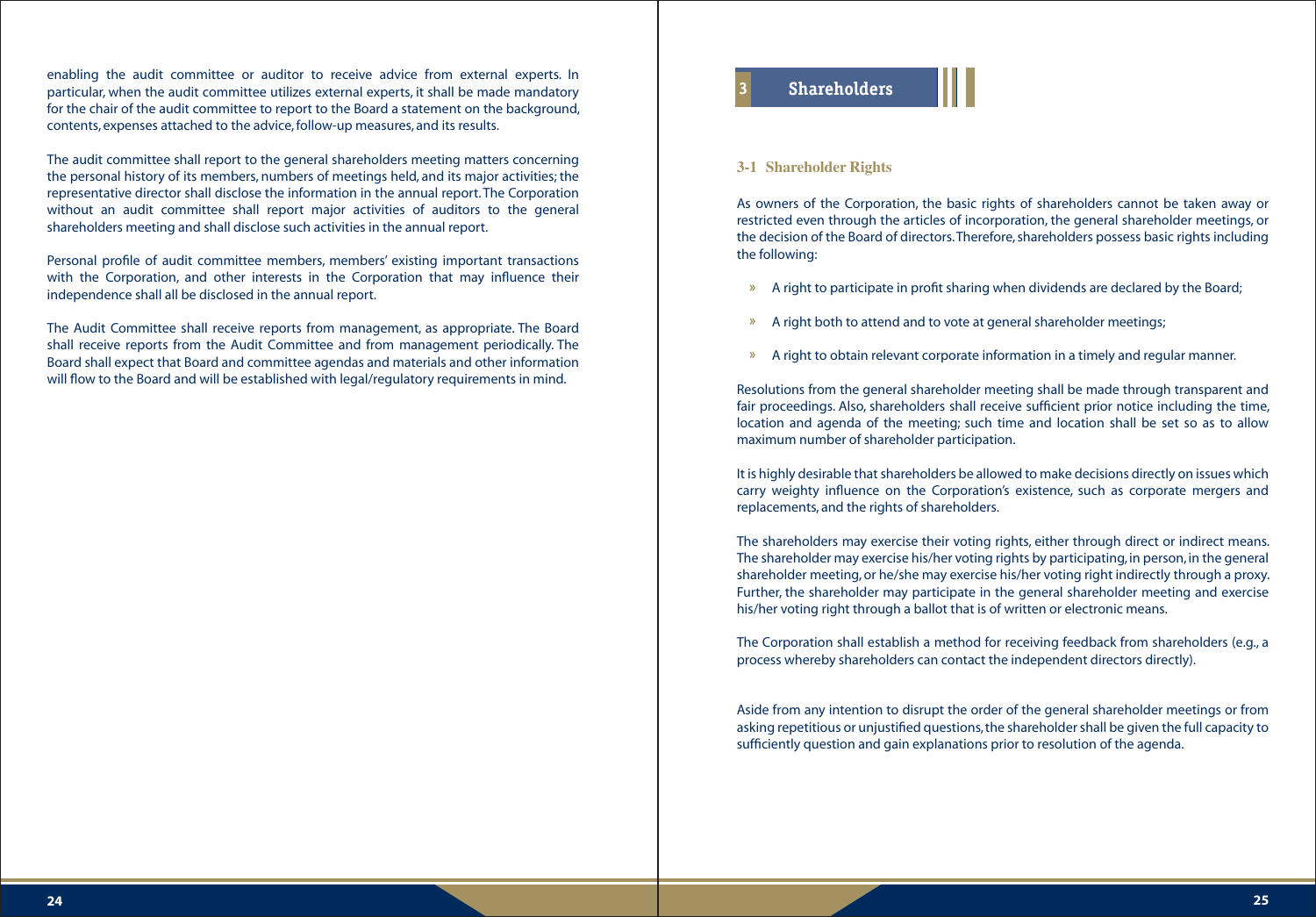#### **3-2 Treatment of Shareholders**

Shareholders shall be provided all necessary information, both sufficiently and impartially, from the Corporation in a timely manner and the Corporation shall not show partiality to certain shareholders by providing undisclosed information only to them.

Shareholders need to be informed periodically of information, aside from those matters disclosed regularly, on the Corporation which may have influence on its stock value. The Corporation, therefore, shall make every effort to provide as much information to all shareholders impartially.

Rights of shareholders according to the law shall be protected from unfair conducts of insider trading and self-dealing. The following matters, which cause fundamental corporate changes and shareholder rights, shall be decided at the general shareholder meetings:

- Amendments to the articles of incorporation
- Mergers & acquisitions, business transfer, capital decrease and split mergers
- Corporate disbanding and dissolution
- Capital reduction and others

The management or shareholders must not engage in insider trading or self-dealing with the intent of personal gains. Particularly, self-dealing must be dealt within reasonable bounds away from any breach of moral obligation by the management. For such, the Corporation shall be equipped with an internal control mechanism to handle insider trading and self-dealing, and the details of such transactions shall be disclosed through a fair means.

When stakeholders hold the dual position of a shareholder, for example, a supplier, each of the rights pertaining to stakeholder and shareholder is protected independently.

#### **3-3 Shareholders Responsibilities**

Shareholders, understanding that the exercise of their voting rights has bearing on the corporate management, shall be encouraged to make every effort to exercise their voting rights for the Corporation's best interests.

It is important that controlling shareholders appreciate that significant influence also implies significant responsibility.

#### **3-4 Shareholders Participation in Management**

The form and level of monitoring on management by shareholders shall be determined separately for each Corporation, considering the characteristics of shareholders and the incentive for management monitoring. Shareholders shall have access to relevant information to protect their rights.

Due to the popularization of non-guaranteed corporate bonds and credit extensions, shareholders have been exposed to the Corporation's risk. Therefore, a growing need arises for shareholders to perform appropriate monitoring of corporate management. From this perspective, the shareholders' role in monitoring management and participating in corporate governance is necessary but it would be inappropriate to decide for all interests of shareholders. Therefore, the form and level of shareholders' participation in corporate governance shall be determined according to the Corporation's bylaws.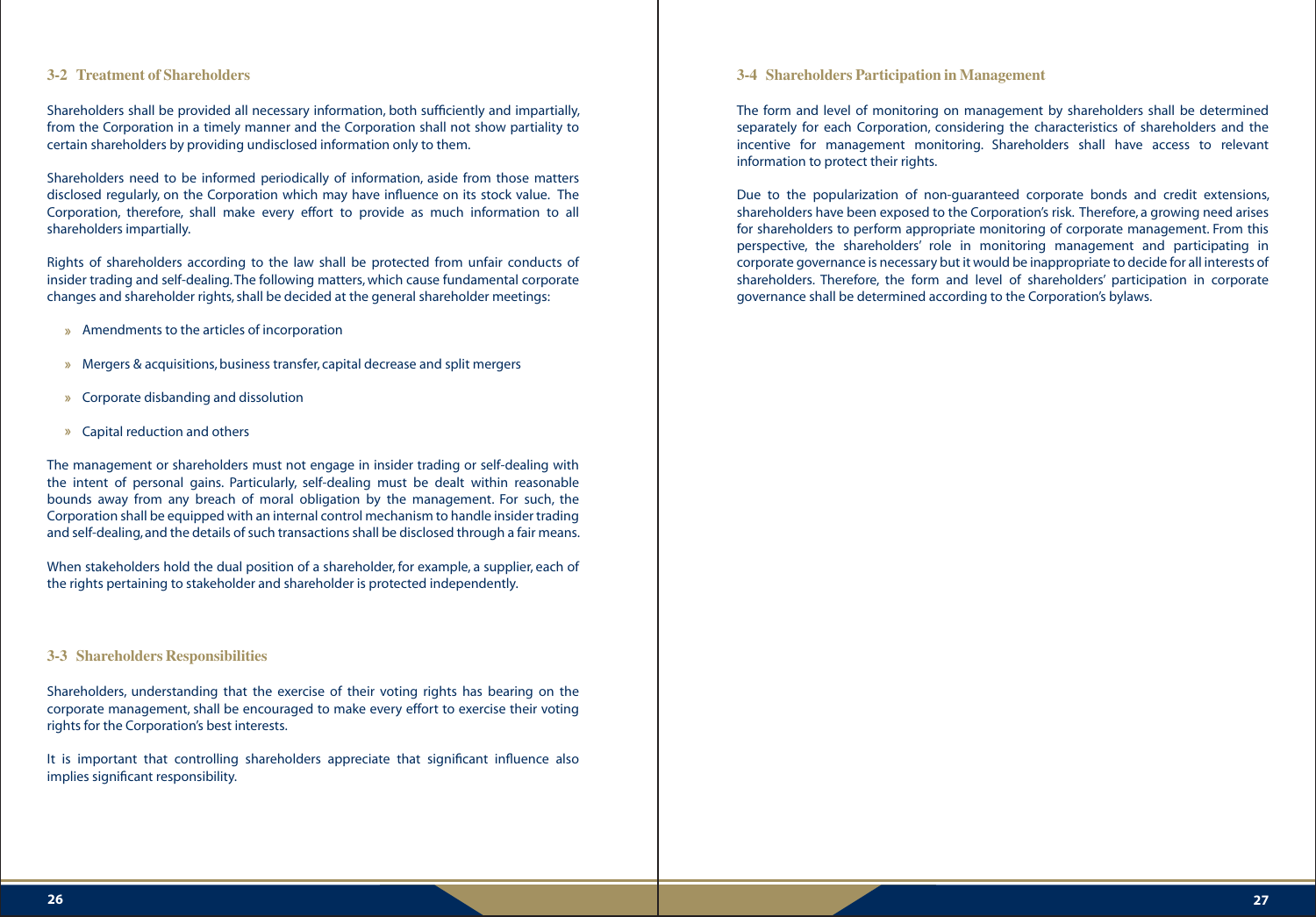#### **4-1 External Auditors Roles/Functions**

The prime role of the external auditor is perform audit procedures in order to be satisfied that the financial statement have been prepared in accordance with relevant statutory requirements and applicable accounting standards and to certify them accordingly. During this process the auditor may discover many matters which need to be brought to the attention of the Audit Committee and the Board of Directors.

The external auditors shall attend the general shareholder meeting and answer any question posed by shareholders related to the submitted audit reports.

External auditors shall consider the possibility of going concern of the audited Corporation as specified in statutes related to external auditors.

The fact that auditors express opinion on the matter of going concern for an audited Corporation means that their responsibility becomes just as great. Therefore, adverse affects are possible: for example, external auditors may evade accounting audits on insolvent Corporations or may give excessively conservative audit opinions to evade responsibility.

The opinions of external auditors on the going concern issue of the audited Corporation will help determine the actual state of the Corporation. The external auditors shall be able to easily access information needed to assess the possibility of going concern of the Corporation.

The BOD and the external auditors shall report, in the Corporation's annual report, on: (a) the status of any material transactions during previous year concerning acquisition, sale, lease, exchange or otherwise disposal of the Corporation's assets or assets to be held by the Corporation which would change the essential nature of business, (b) the status of any material transactions during previous year concerning related party transactions, and (c) that the corporate governance disclosures are consistent with the audited financial statements.

Related Parties are those parties who: (a) are, directly or indirectly, having control, are controlled by, or are under common control with the Corporation, (b) have interests in the Corporation that give them significant influence over the Corporation, (c) Have joint control over the Corporation, (d) are members of key management, (e) are close members of the family of any individual having direct or indirect control over the Corporation or participating in management, and/or (f) are post-employment benefit plan of the Corporation. One of the most important roles of both the audit committee and the external auditor is that the latter is required to present to the audit committee a full and frank report on the audit and the annual accounts before these accounts are submitted to the Board of Directors for approval.

#### **4-2 External Auditors' Independence**

External auditors shall maintain independence in reality and in appearance from the Corporation subject to audit, its management, and controlling shareholders.

Statutes related to external auditors state regulations on the independence of external auditors. But it is, above all, most important that external auditors themselves, backed by work ethics, do not enter into an accounting audit contract whereby it is judged that they hold interests, in reality or in appearance, with the management or controlling shareholders of the Corporation.

External auditors may not be independent, in principle, if they perform non-audit services such as: (a) bookkeeping or other services related to accounting records, (b) financial information systems design and implementation services, (c) internal audit services, Appraisal or valuation services, (d) management functions or human resources services, (e) broker dealer, investment advisor of investment banking services. Generally, the external auditors' independence is impaired when: (a) they perform management functions, (b) audit their own work, and/or (c) act as an advocate for their audit clients. However, exceptions are made for management consulting or tax advice if accounting Corporation concerned clearly separates its accounting audit divisions from the concerned divisions.

In some jurisdictions and especially for banks and other financial institutions a change of Audit Firm, or at least change in the Lead Auditor, is periodically required.

### **4-3 External Auditors' Responsibility toward the Corporation**

External auditors shall notify the BOD of all material breaches detected or suspected.

External auditors are liable to pay for damages incurred from negligent accounting audit to the Corporation concerned and to other information users. External auditors shall check whether any fact conflicts with the audit results in the information disclosed regularly with the audited financial statements.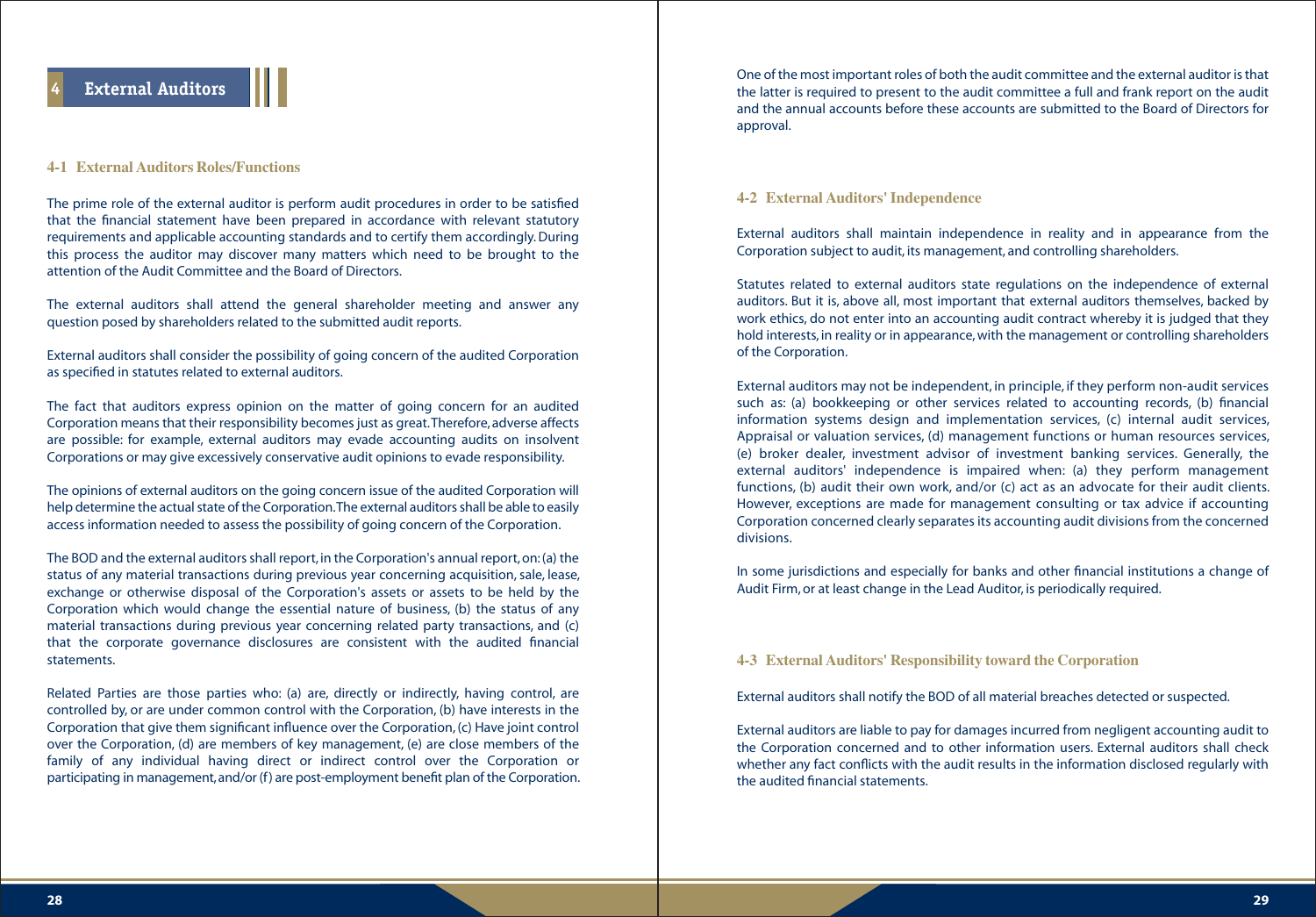Also, external auditors shall demand correction of corporate information included in **5 Internal Control System**  regularly disclosed business reports with audit reports and audited financial statements. This may include information that conflicts with audit results or that may cause misunderstanding on audited financial statements.

#### **5-1 Overview & Objectives of Controls**

Internal control is broadly defined as a process, affected by an entity's Board of directors, management and other personnel, designed to provide reasonable assurance regarding the achievement of objectives in the following categories:

- **Effectiveness and efficiency of operations.**
- Reliability of financial reporting.  $\mathbf{y}_\perp$
- Compliance with applicable laws and regulations.  $\mathbf{y}_\mathrm{c}$

The first category addresses an entity's basic business objectives, including performance and profitability goals and safeguarding of resources. The second relates to the preparation of reliable published financial statements, including interim and condensed financial statements and selected financial data derived from such statements, such as earnings releases, reported publicly. The third deals with complying with those laws and regulations to which the entity is subject. These distinct but overlapping categories address different needs and allow a directed focus to meet the separate needs.

Internal control systems operate at different levels of effectiveness. Internal control can be judged effective in each of the three categories, respectively, if the Board of directors and management have reasonable assurance that:

- They understand the extent to which the Corporation's operations objectives are being achieved.
- Published financial statements are being prepared reliably.  $\mathcal{V}^{\pm}$
- Applicable laws and regulations are being complied with.

While internal control is a process, its effectiveness is a state or condition of the process at one or more points in time. The Board and executive director share the responsibility for setting a tone and standard of accountability and conscientiousness regarding the Corporation's assets and responsibilities. The Board, usually through the work of the Audit Committee, fulfills that responsibility in part by approving many aspects of the internal control system.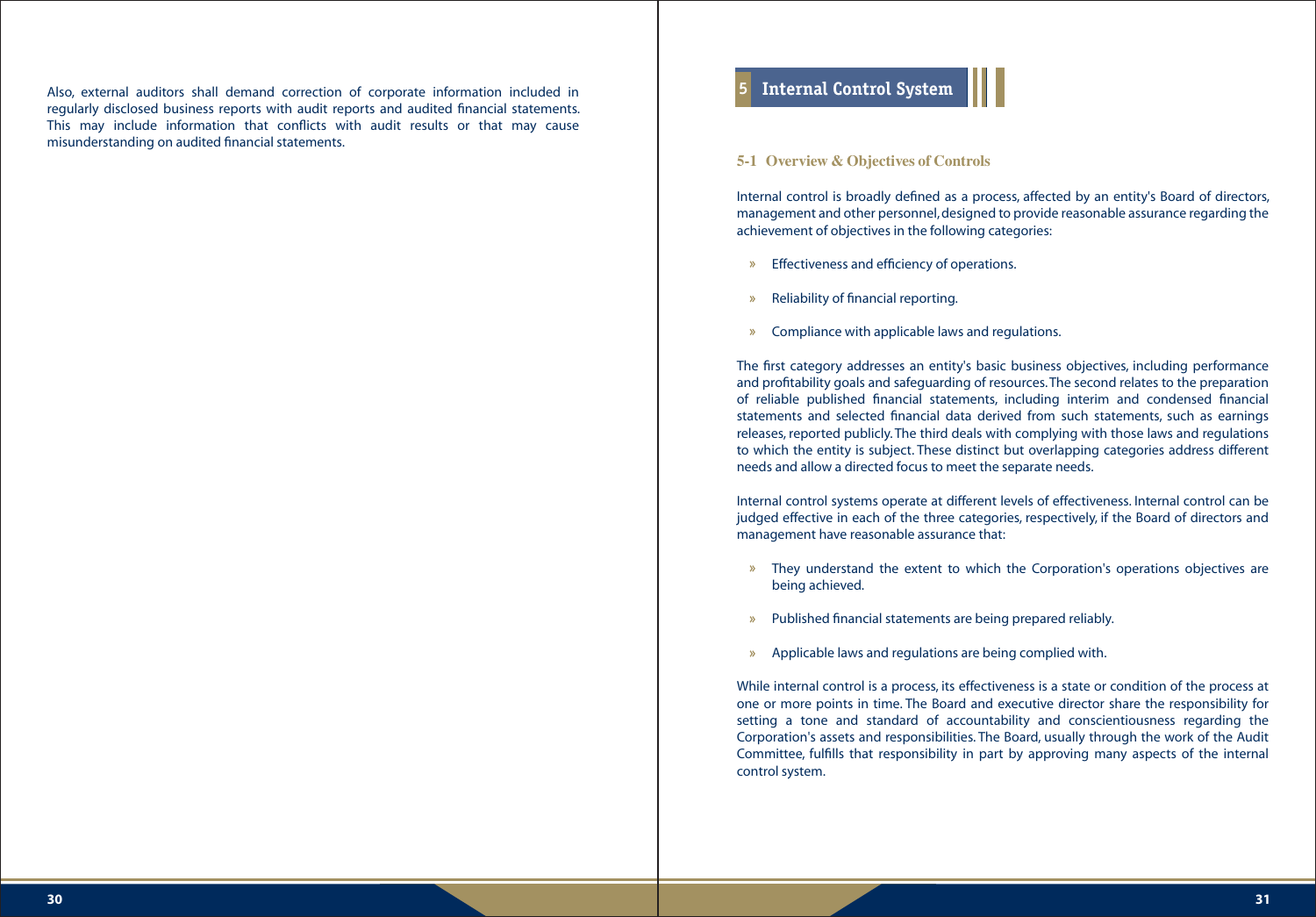Management is responsible for the preparation and fair presentation of the financial statements in accordance with International Financial Reporting Standards. This responsibility includes: designing, implementing and maintaining internal control relevant to the preparation and fair presentation of financial statements that are free from material misstatement, whether due to fraud or error, selecting and applying appropriate accounting policies, and making accounting estimates that are reasonable in the circumstances.

#### **5-2 Components of Internal Control System**

Internal control consists of five interrelated components. These are derived from the way management runs a business, and are integrated with the management process. Although the components apply to all entities, small and mid-size Companies may implement them differently than large ones. Its controls may be less formal and less structured, yet a small company can still have effective internal control. The components are:

#### **Control Environment**

The control environment sets the tone of a Corporation, influencing the control consciousness of its people. It is the foundation for all other components of internal control, providing discipline and structure. Control environment factors include the integrity, ethical values and competence of the entity's people; management's philosophy and operating style; the way management assigns authority and responsibility, and organizes and develops its people; and the attention and direction provided by the Board of directors.

#### **Risk Assessment**

Every Corporation faces a variety of risks from external and internal sources that must be assessed. A precondition to risk assessment is establishment of objectives, linked at different levels and internally consistent. Risk assessment is the identification and analysis of relevant risks to achievement of the objectives, forming a basis for determining how the risks shall be managed. Because economic, industry, regulatory and operating conditions will continue to change, mechanisms are needed to identify and deal with the special risks associated with change.

#### **Control Activities**

Control activities are the policies and procedures that help ensure management directives are carried out. They help ensure that necessary actions are taken to address risks to achievement of the entity's objectives. Control activities occur throughout the

organization, at all levels and in all functions. They include a range of activities as diverse as approvals, authorizations, verifications, reconciliations, reviews of operating performance, security of assets and segregation of duties.

#### **Information and Communication**

Pertinent information must be identified, captured and communicated in a form and timeframe that enable people to carry out their responsibilities. Information systems produce reports, containing operational, financial and compliance-related information, that make it possible to run and control the business. They deal not only with internally generated data, but also information about external events, activities and conditions necessary to informed business decision-making and external reporting. Effective communication also must occur in a broader sense, flowing down, across and up the organization. All personnel must receive a clear message from top management that control responsibilities must be taken seriously. They must understand their own role in the internal control system, as well as how individual activities relate to the work of others. They must have a means of communicating significant information upstream. There also needs to be effective communication with external parties, such as customers, suppliers, regulators and shareholders.

#### **Monitoring**

Internal control systems need to be monitored, a process that assesses the quality of the system's performance over time. This is accomplished through ongoing monitoring activities, separate evaluations or a combination of the two. Ongoing monitoring occurs in the course of operations. It includes regular management and supervisory activities, and other actions personnel take in performing their duties. The scope and frequency of separate evaluations will depend primarily on an assessment of risks and the effectiveness of ongoing monitoring procedures. Internal control deficiencies shall be reported upstream, with serious matters reported to top management and the Board.

There is synergy and linkage among these components, forming an integrated system that reacts dynamically to changing conditions. The internal control system is intertwined with the entity's operating activities and exists for fundamental business reasons. Internal control is most effective when controls are built into the Corporation's infrastructure and are a part of the essence of the enterprise. "Built in" controls support quality and empowerment initiatives, avoid unnecessary costs and enable quick response to changing conditions. All five components must be present and functioning effectively to conclude that internal control over operations is effective.

The internal control definition, with its underlying fundamental concepts of a process, affected by people, providing reasonable assurance, together with the categorization of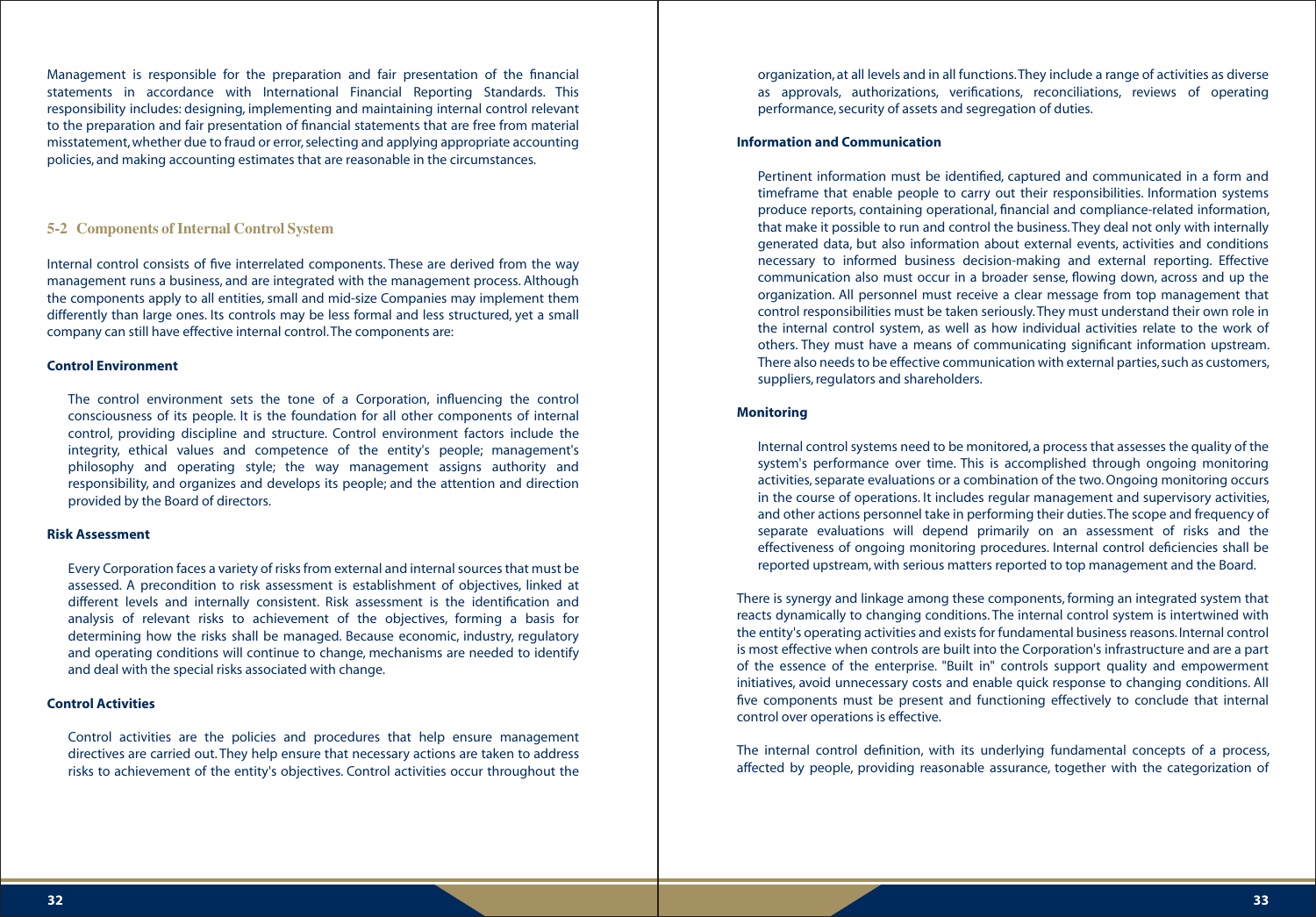**6** objectives and the components and criteria for effectiveness, and the associated discussions,<br> **6** Internal Auditing Function constitute this internal control framework.

#### **5-3 Risk Assessment**

Risk is the probability that unfavorable event could occur and lead to failure in achieving the Corporation's objectives. Therefore, risks have to be assessed through identification, measurement and prioritization of risks in order to manage those risks.

Risk is assessed at three levels:

- » Strategic level
- » Program level
- Operational level

Once risks are assessed, management of risks becomes vital to obtain a reasonable assurance that the Corporation's objectives are met. Risk management constitutes three scenarios: (a) Avoid the risk, (b) Control the risk, and/or (c) Share the risk.

Risk assessment refers to the process of analyzing potential losses from a given hazard using a combination of known information about the situation, knowledge about the underlying process, and judgment about the information that is not known or well understood. The Board shall establish a process of identifying, analyzing and managing risks.

#### **5-4 Internal Controls over Financial Reporting**

The Chief Executive Officer and the Chief Financial Officer shall acknowledge responsibility for establishing internal control over financial reporting and shall certify that: (a) they have designed the internal controls to provide reasonable assurance that financial reporting is accurate and that the external financial statements are prepared in accordance with applicable framework; and (b) all changes in internal controls that materially affect, or are reasonable likely to materially affect, internal controls are publicly disclosed.

It is recommended that management of a public Corporation files an internal control report in which it (a) accepts responsibility for establishing and maintaining an adequate system of internal controls over financial reporting; (b) states its conclusion about the effectiveness of the internal controls; and (c) discloses any material weakness in the internal controls. Thus, the external auditor will be required to attest to management's assessment of the effectiveness of the internal controls.

#### **Introduction:**

Many companies, particularly large corporations, have found it necessary to have an internal audit department specifically tasked with internal control responsibilities to assist the Board of Directors in discharging their responsibilities and promoting good corporate governance.

#### **6-1 Definition of Internal Auditing**

The Institute of Internal Auditors (IIA) defines internal auditing as an independent, objective assurance and consulting activity designed to add value and improve an organization's operations. It helps an organization accomplish its objectives by bringing a systematic, disciplined approach to evaluate and improve the effectiveness of risk management, control, and governance processes.

The internal Audit purpose, authority and responsibility are often defined in a Charter approved by the Board of Directors and governed with the Standards issued by the IIA.

The Internal Audit Department is usually headed up by a Chief Internal Auditor who is functionally responsible to the Audit Committee in relation to all internal auditing matters. The Chief Internal auditor must be independent and irrespective of the line management system in operation must have the right to approach directly the Chairman and/or the CEO and or the Chairman of the Audit Committee about any matter which concerns him/her.

#### **6-2 Responsibilities of Chief Internal Auditor:**

- **Effectively manage the internal audit activity.**
- Establish a risk-based audit plan perform the audit activity and meet the Corporation's objectives.
- Communicate the audit plan and resource requirements to the Audit Committee for review and approval.
- Work closely and coordinate with External Auditors but independent of them. Audit programs and working papers shall be mutually accessed by the internal and external auditors.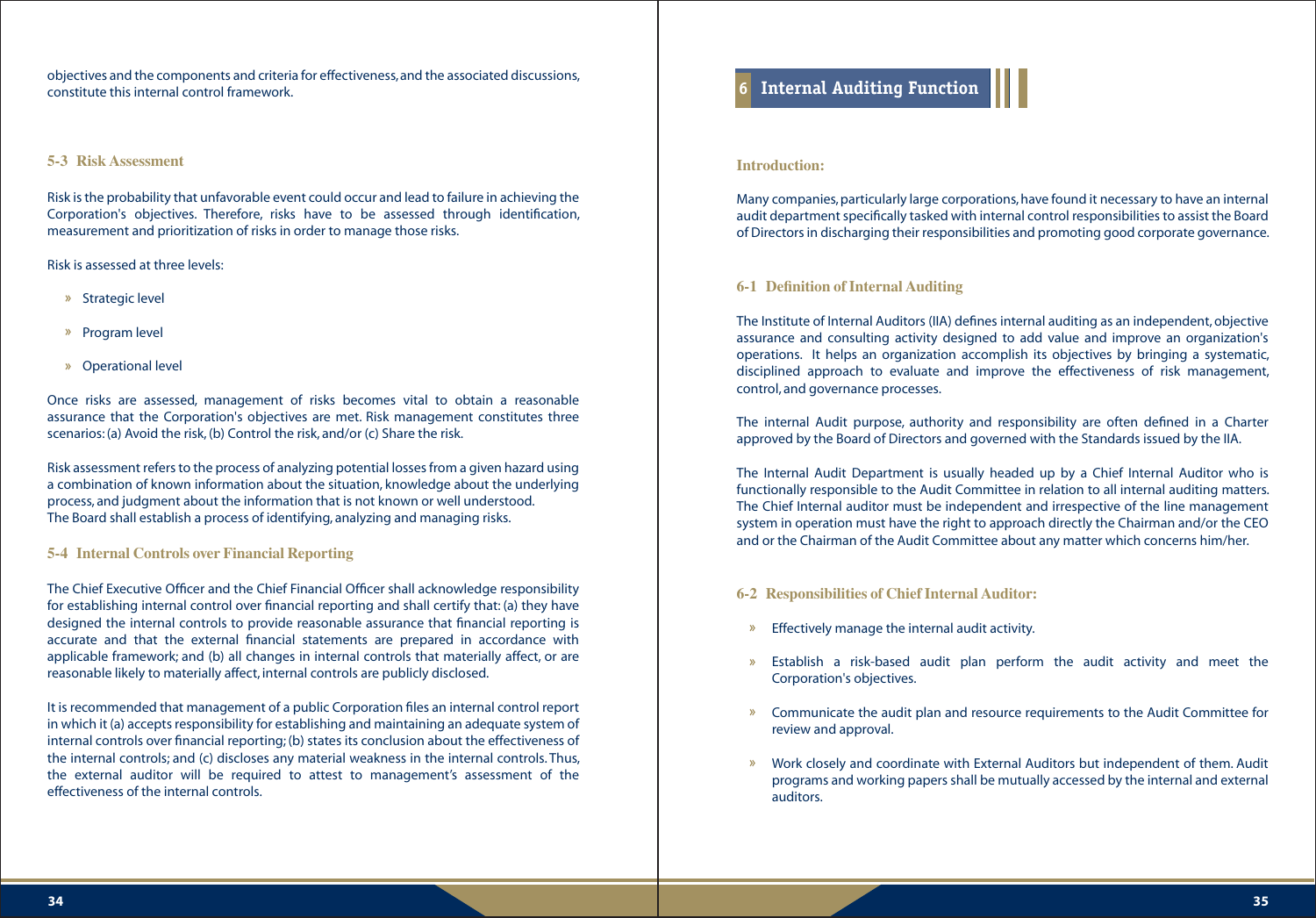- Report periodically to the Audit Committee and senior management on the current state of the Internal control system and significant risk exposures and control issues, corporate governance issues, and other matters needed or requested by the Board of Directors and senior management.
- Contribute to the improvement of the risk management function, corporate  $\mathbf{y}_i$ governance and internal control system.
- Develop retention requirements for the audit activity.
- Properly supervise the audit activity to ensure objectives are met, quality is  $\mathbf{y}$ maintained and internal audit staff is developed.
- Monitor disposition of audit results to the management and follow up corrective  $\overline{\mathbf{y}}$ actions by management.
- Establish and maintain effective quality assurance program for the internal audit  $\mathcal{V}$ activity.
- » Chief Internal Auditor is a senior position in the Corporation and would attend ex-officio all meetings of the Audit Committee.

### **6-3 Code of Ethics**

The Code of Ethics, as set by the IIA, is necessary and appropriate for the profession of internal auditing, founded as it is on the trust placed in its objective assurance about risk management, control, and governance to promote an ethical culture in the profession of internal auditing.

#### **Objectivity:**

The internal auditors:

- » Shall maintain independence in fact and in appearance, and avoid conflict of interests to effectively run the internal audit activity.
- » Shall be independent of the activities they audit and should refrain performing administrative functions in the Corporation.
- » Shall disclose all material facts known to them that, if not disclosed, may distort the reporting of activities under review.
- Shall not accept anything that may impair or be presumed to impair their professional judgment.

### **Confidentiality:**

The internal auditors:

- Shall be prudent in the use and protection of information acquired in the course of their duties.
- Shall not use information for any personal gain or in any manner that would be  $\mathbf{w}$ contrary to the law or detrimental to the legitimate and ethical objectives of the organization.

#### **Competency:**

The internal auditors:

- Shall engage only in those services for which they have the necessary knowledge, skills, and experience.
- Shall perform internal auditing services in accordance with the International  $\mathbf{y}_\mathrm{c}$ Standards for the Professional Practice of Internal Auditing.
- $\mathbf{y}$ Shall continually improve their proficiency and the effectiveness and quality of their services.

#### **Integrity:**

The internal auditors:

- Shall perform their work with honesty, diligence, and responsibility.  $\bar{\rm w}$
- Shall observe the law and make disclosures expected by the law and the profession.  $\mathbf{v}$
- Shall not knowingly be a party to any illegal activity, or engage in acts that are  $\gg$ discreditable to the profession of internal auditing or to the organization.
- Shall respect and contribute to the legitimate and ethical objectives of the organization.
- Shall have the same personal skills and characteristics of an independent external auditor.

#### **6-4 Outsourcing of Internal Audit Function**

The skills required in an Internal Audit department are such that many Corporations have found it to be more economic and effective to outsource this function to outside specialists e.g. independent audit firms. So doing does not absolve the Board of directors from their internal control obligations and responsibilities. The principles and procedures described above are applicable equally well to outside internal auditors.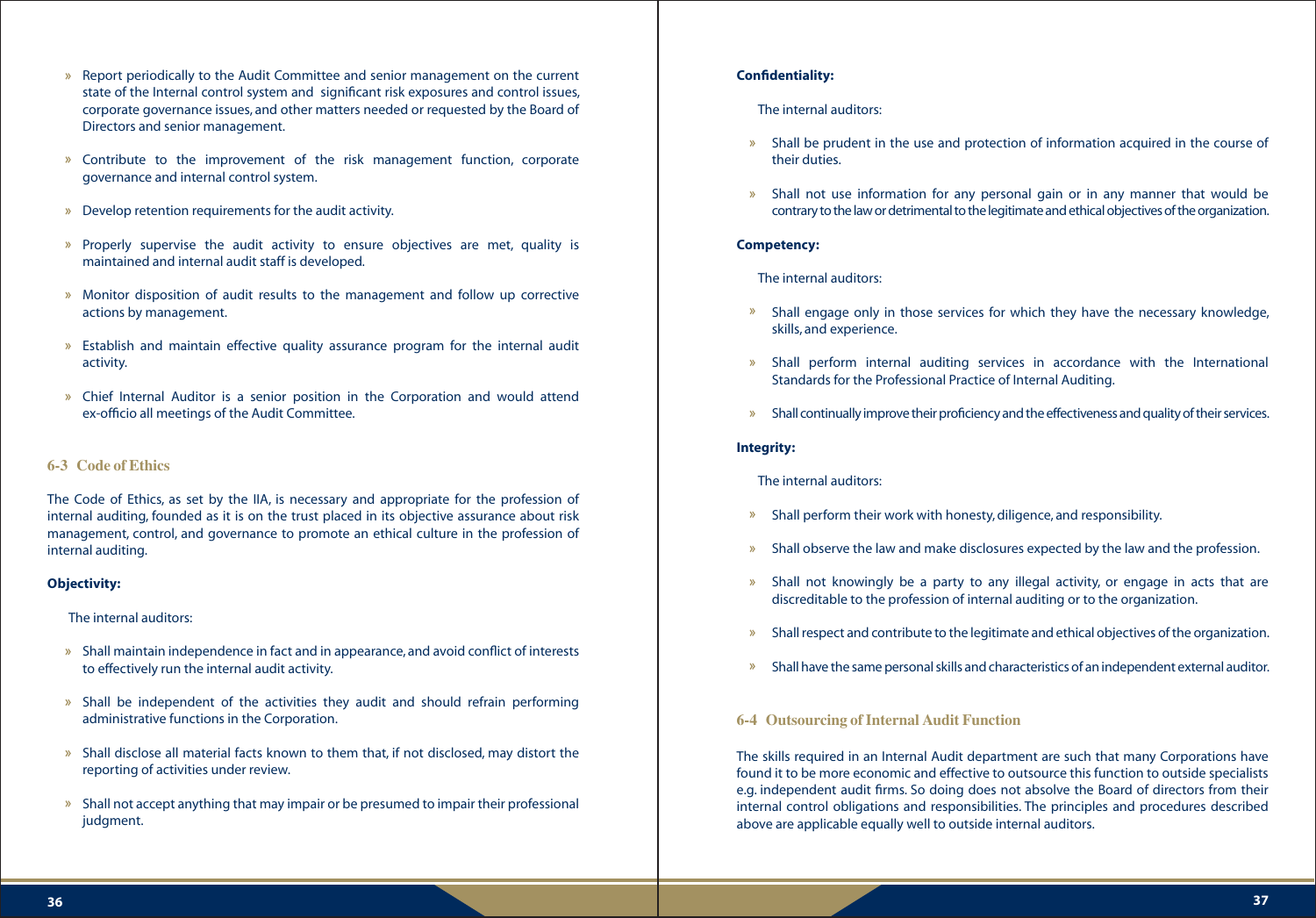**7 General Disclosures** objectives and the components and criteria for effectiveness, and the associated discussions, constitute this internal control framework.

#### **5-3 Risk Assessment**

Risk is the probability that unfavorable event could occur and lead to failure in achieving the Corporation's objectives. Therefore, risks have to be assessed through identification, measurement and prioritization of risks in order to manage those risks.

Risk is assessed at three levels:

- » Strategic level
- » Program level
- Operational level

Once risks are assessed, management of risks becomes vital to obtain a reasonable assurance that the Corporation's objectives are met. Risk management constitutes three scenarios: (a) Avoid the risk, (b) Control the risk, and/or (c) Share the risk.

Risk assessment refers to the process of analyzing potential losses from a given hazard using a combination of known information about the situation, knowledge about the underlying process, and judgment about the information that is not known or well understood. The Board shall establish a process of identifying, analyzing and managing risks.

#### **5-4 Internal Controls over Financial Reporting**

The Chief Executive Officer and the Chief Financial Officer shall acknowledge responsibility for establishing internal control over financial reporting and shall certify that: (a) they have designed the internal controls to provide reasonable assurance that financial reporting is accurate and that the external financial statements are prepared in accordance with applicable framework; and (b) all changes in internal controls that materially affect, or are reasonable likely to materially affect, internal controls are publicly disclosed.

It is recommended that management of a public Corporation files an internal control report in which it (a) accepts responsibility for establishing and maintaining an adequate system of internal controls over financial reporting; (b) states its conclusion about the effectiveness of the internal controls; and (c) discloses any material weakness in the internal controls. Thus, the external auditor will be required to attest to management's assessment of the effectiveness of the internal controls.

Active and appropriate disclosure, as the Corporation's obligation to shareholders and other stakeholders, of corporate information will raise their confidence and will give equal opportunity to market participants, while preventing unfair practices using undisclosed information.

Disclosure of Controls and Procedures: The Chief Executive Officer and Chief Financial Officer shall acknowledge responsibility for establishing disclosure controls and procedures, and must certify that (a) they have designed the controls to provide reasonable assurance that material information is made known to them and others, particularly during the period in which the interim and annual financial statements are being prepared; (b) they have evaluated the effectiveness of the disclosure controls; and (c) the Corporation has publicly disclosed their conclusions about the effectiveness of the controls.

Disclosure of Corporate Governance Practices: Disclosure of Corporate Governance Practices shall require the Corporation to describe certain key elements of its governance practices. Specifically, the Corporation shall be required to disclose the procedures implemented to meet the governance objective keeping in mind that the market will expect more meaningful disclosure than that often disclosed in the past. Major items concerning governance for disclosure are: 1) the voting system; 2) information on the composition of the Board, along with independent directors and their independence; 3) the composition, rights, and activities of the Board's internal committees, and 4) activities of directors and the Board.

Disclosure of Material Information: Corporations shall disclose material information that may influence the decision-making of shareholders and other stakeholders, in a timely and accurate manner even if the disclosure is not mandatory by related statutes. Disclosures shall cover, among other things, the following:

- Matters that may have material influence on the financial structure or business operation of the Corporation.
- Matters concerning the issue of shares.
- Matters entailing material changes in the assets, operations, and business climate of the Corporation.
- Matters entailing major changes in debt and credit relations.